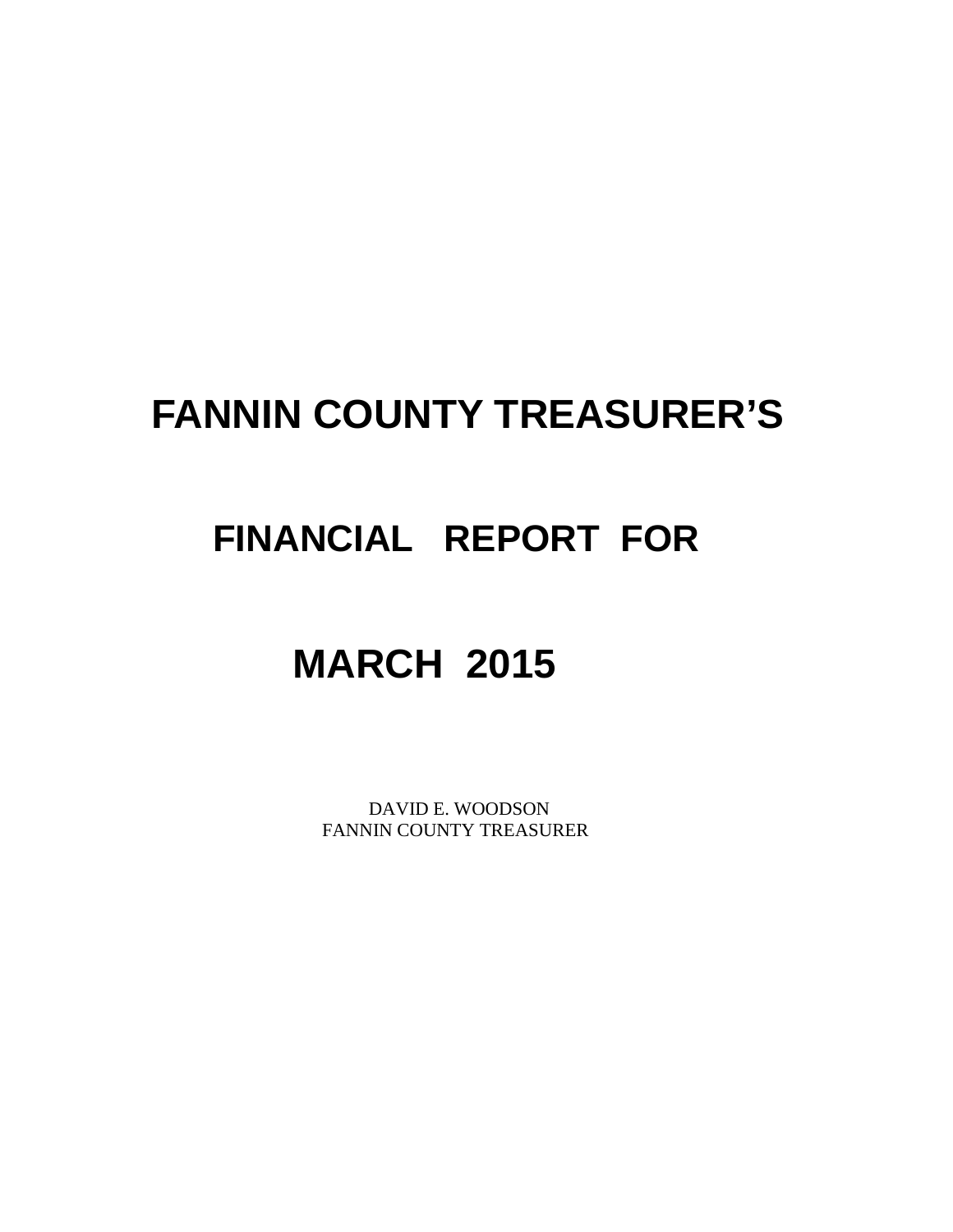| 04/13/2015<br>TIME:11:09 AM |                                                                                                                                          | RECEIPT FILE LISTING |                                                                                                   | PAGE<br>1<br>PREPARER: 0007 |
|-----------------------------|------------------------------------------------------------------------------------------------------------------------------------------|----------------------|---------------------------------------------------------------------------------------------------|-----------------------------|
|                             |                                                                                                                                          |                      |                                                                                                   |                             |
| RECEIPT                     | S RECEIVED FROM<br>RECEIVED                                                                                                              | POSTED               | NO DESCRIPTION                                                                                    | AMOUNT                      |
|                             | 0000150432 P DISTRICT ATTORNEY TRUST ACCT.<br>$03 - 02 - 2015$<br>BANK: 36-103-136 D. A. FEE CASH ACCT.                                  | $03 - 02 - 2015$     | 01 CHECK FEES<br>INCOME: 36-340-475 DISTRICT ATTORNEY FEES                                        | 348.00                      |
|                             |                                                                                                                                          |                      | TOTAL RECEIPT AMOUNT ----->                                                                       | 348.00                      |
|                             | 0000150433 P DISTRICT ATTORNEY TRUST FUND<br>03-02-2015  03-02-2015<br>BANK:10-103-100 GENERAL-COMBINED FUNDS CHECKING                   |                      | 01 ADMINISTRATIVE FEES &<br>INCOME:10-340-475 DISTRICT ATTORNEY FEES                              | 22.00                       |
|                             | BANK:10-103-100 GENERAL-COMBINED FUNDS CHECKING                                                                                          |                      | 02 ADMINISTRATIVE FEES &<br>INCOME:10-475-311 POSTAL EXPENSES                                     | 31.24                       |
|                             |                                                                                                                                          |                      | TOTAL RECEIPT AMOUNT ----->                                                                       | 53.24                       |
|                             | 0000150434 P TEXAS COMPTROLLER OF<br>03-02-2015<br>BANK: 49-103-100 INVESTIGATOR/LEOSE-COMB. FUNDS                                       |                      | 03-02-2015 01 LEOSE ANNUAL ALLOCATION<br>INCOME: 49-330-475 INVESTIGATOR/LEOSE GRANT              | 659.15                      |
|                             |                                                                                                                                          |                      | TOTAL RECEIPT AMOUNT ----->                                                                       | 659.15                      |
| 0000150435 P SECURUS        | $03 - 03 - 2015$ $03 - 03 - 2015$<br>BANK:10-103-100 GENERAL-COMBINED FUNDS CHECKING                                                     |                      | 01 JAIL PAY PHONE COMMISSIONS<br>INCOME:10-319-420 JAIL PAY PHONE COMMISSION                      | 9,373.84                    |
|                             |                                                                                                                                          |                      | TOTAL RECEIPT AMOUNT ----->                                                                       | 9,373.84                    |
|                             | 0000150436 P DISTRICT ATTOENEY FEE ACCOUNT 03-03-2015 03-03-2015 01 BANK FEES 2014-15<br>BANK:10-103-100 GENERAL-COMBINED FUNDS CHECKING |                      | INCOME:10-409-499 BANK SERVICE FEES                                                               | 300.00                      |
|                             |                                                                                                                                          |                      | TOTAL RECEIPT AMOUNT ----->                                                                       | 300.00                      |
|                             | 03-03-2015 03-03-2015<br>0000150437 P VISION MEDIA GROUP, INC.<br>BANK:10-103-100 GENERAL-COMBINED FUNDS CHECKING                        |                      | 01 TOWER RENT FOR MARCH 2015<br>INCOME:10-370-100 KFYN-RADIO TOWER RENT                           | 200.00                      |
|                             |                                                                                                                                          |                      | TOTAL RECEIPT AMOUNT ----->                                                                       | 200.00                      |
|                             | 0000150438 P SHERIFF FORFEITURE<br>BANK: 10-103-100 GENERAL-COMBINED FUNDS CHECKING                                                      |                      | 03-03-2015  03-03-2015  01 BANK FEES  2014-15<br>INCOME:10-409-499 BANK SERVICE FEES              | 150.00                      |
|                             |                                                                                                                                          |                      | TOTAL RECEIPT AMOUNT ----->                                                                       | 150.00                      |
|                             | 0000150439 P APPRAISAL DISTRICT<br>$03 - 04 - 2015$ $03 - 04 - 2015$<br>BANK:10-103-100 GENERAL-COMBINED FUNDS CHECKING                  |                      | 01 TAXES<br>INCOME:10-310-110 CURRENT TAXES                                                       | 55,393.05                   |
|                             |                                                                                                                                          |                      | 02 TAXES                                                                                          | 2,818.37                    |
|                             | BANK: 21-103-100 R&B#1-COMBINED FUNDS CHECKING                                                                                           |                      | INCOME: 21-310-110 CURRENT TAXES<br>03 TAXES                                                      | 3,019.59                    |
|                             | BANK: 22-103-100 R&B#2- COMBINED FUNDS CHECKING                                                                                          |                      | INCOME: 22-310-110 CURRENT TAXES<br>04 TAXES                                                      | 4,562.71                    |
|                             | BANK:23-103-100 R&B#3-COMBINED FUNDS CHECKING                                                                                            |                      | INCOME: 23-310-110 CURRENT TAXES<br>05 TAXES                                                      | 2,415.93                    |
|                             | BANK: 24-103-100 R&B#4- COMBINED FUNDS CHECKING                                                                                          |                      | INCOME: 24-310-110 CURRENT TAXES<br>06 TAXES                                                      | 2,745.28                    |
|                             | BANK:10-103-100 GENERAL-COMBINED FUNDS CHECKING                                                                                          |                      | INCOME:10-310-120 DELINQUENT TAXES<br>07 TAXES                                                    | 139.68                      |
|                             | BANK: 21-103-100 R&B#1-COMBINED FUNDS CHECKING                                                                                           |                      | INCOME: 21-310-120 DELINQUENT TAXES<br>08 TAXES                                                   | 149.65                      |
|                             | BANK:22-103-100 R&B#2- COMBINED FUNDS CHECKING                                                                                           |                      | INCOME: 22-310-120 DELINQUENT TAXES<br>09 TAXES                                                   | 226.13                      |
|                             | BANK: 23-103-100 R&B#3-COMBINED FUNDS CHECKING                                                                                           |                      | INCOME: 23-310-120 DELINQUENT TAXES<br>10 TAXES                                                   | 119.74                      |
|                             | BANK: 24-103-100 R&B#4- COMBINED FUNDS CHECKING                                                                                          |                      | INCOME: 24-310-120 DELINQUENT TAXES                                                               |                             |
|                             |                                                                                                                                          |                      | TOTAL RECEIPT AMOUNT -----> 71,590.13                                                             |                             |
| 0000150440 P TAX A/C        | BANK:10-103-100 GENERAL-COMBINED FUNDS CHECKING                                                                                          |                      | 03-04-2015  03-04-2015  01 195 TITLES WEEK 02/20/15<br>INCOME:10-321-250 COMMISSION ON CAR TITLES | 975.00                      |
|                             |                                                                                                                                          |                      | TOTAL RECEIPT AMOUNT ----->                                                                       | 975.00                      |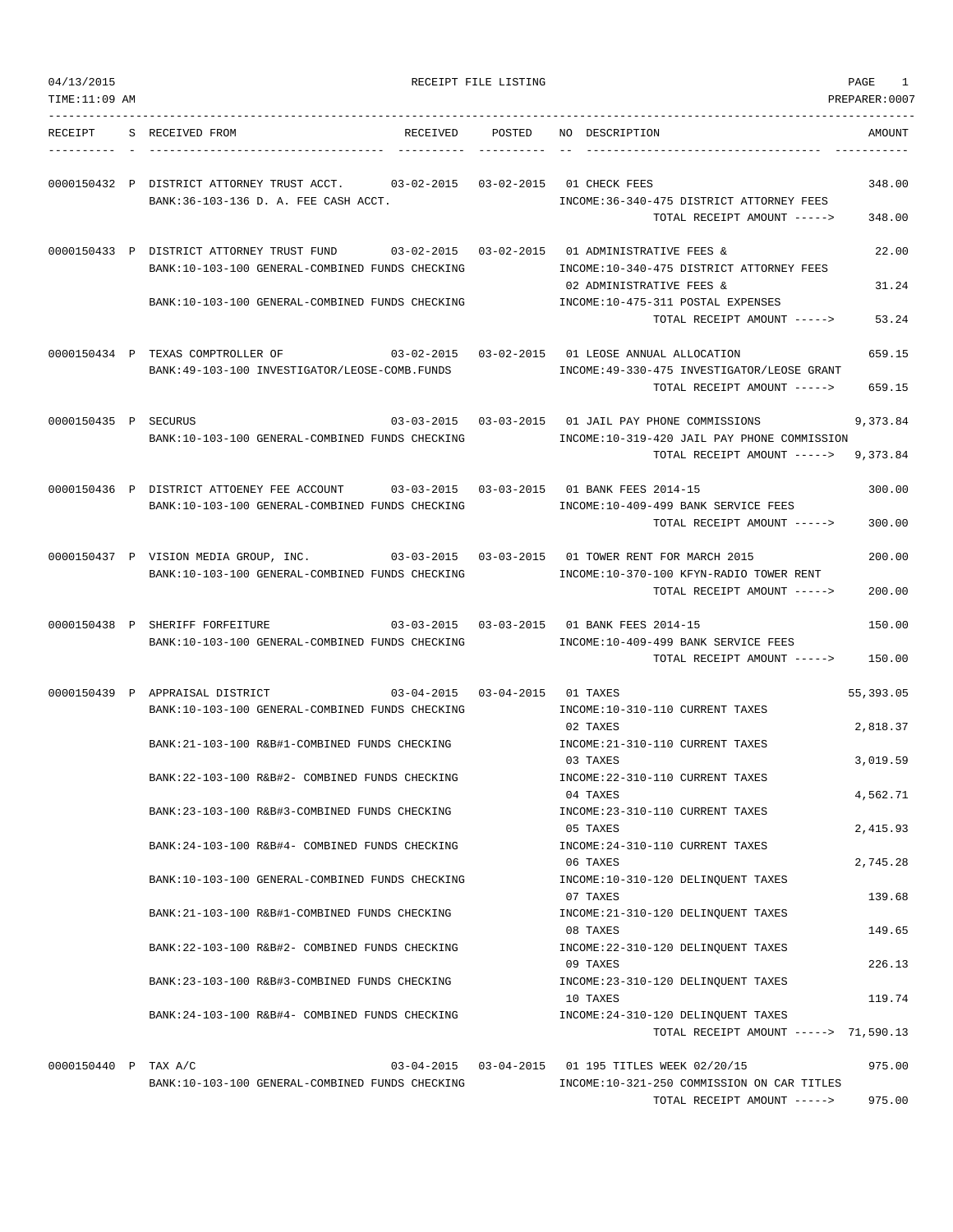--------------------------------------------------------------------------------------------------------------------------------- RECEIPT S RECEIVED FROM THE RECEIVED POSTED NO DESCRIPTION THE RECEIVED AMOUNT

---------- - ----------------------------------- ---------- ---------- -- ----------------------------------- ----------- 0000150441 P TAX A/C 03-04-2015 03-04-2015 01 WEEKENDING 02/20/15 1,809.65 BANK:10-103-100 GENERAL-COMBINED FUNDS CHECKING INCOME:10-321-200 COMMISSIONS ON CAR REGIST 02 WEEK ENDING 02/20/2015 1,202.85 BANK:21-103-100 R&B#1-COMBINED FUNDS CHECKING INCOME:21-321-300 COUNTY'S ADDITIONAL \$10 03 WEEK ENDING 02/20/2015 1,288.73 BANK:22-103-100 R&B#2- COMBINED FUNDS CHECKING INCOME:22-321-300 COUNTY'S ADDITIONAL \$10 04 WEEK ENDING 02/20/15 1,947.32 BANK:23-103-100 R&B#3-COMBINED FUNDS CHECKING INCOME:23-321-300 COUNTY'S ADDITIONAL \$10 05 WEEK ENDING 02/20/15 1,031.10 BANK:24-103-100 R&B#4- COMBINED FUNDS CHECKING INCOME:24-321-300 COUNTY'S ADDITIONAL \$10 06 WEEK ENDING 02/20/15 5,242.93 BANK:21-103-100 R&B#1-COMBINED FUNDS CHECKING INCOME:21-321-200 CAR REGISTRATION/SALES TAX 07 WEEK ENDING 02/20/15 5,617,25 BANK:22-103-100 R&B#2- COMBINED FUNDS CHECKING INCOME:22-321-200 CAR REGISTRATION/SALES TAX 08 WEEK ENDING 02/20/15 8,487.87 BANK:23-103-100 R&B#3-COMBINED FUNDS CHECKING INCOME:23-321-200 CAR REGISTRATION/SALES TAX 09 WEEK ENDING 02/20/15 4,494.28 BANK:24-103-100 R&B#4- COMBINED FUNDS CHECKING INCOME:24-321-200 CAR REGISTRATION/SALES TAX TOTAL RECEIPT AMOUNT -----> 31,121.98 0000150442 P TAX A/C 03-04-2015 03-04-2015 01 WEEK ENDING 02/06/15 7.60 BANK:10-103-100 GENERAL-COMBINED FUNDS CHECKING INCOME:10-321-200 COMMISSIONS ON CAR REGIST 02 WEEK ENDING 02/06/15 8.80 BANK:21-103-100 R&B#1-COMBINED FUNDS CHECKING INCOME:21-321-300 COUNTY'S ADDITIONAL \$10 03 WEEK ENDING 02/06/15 9.42 BANK:22-103-100 R&B#2- COMBINED FUNDS CHECKING INCOME:22-321-300 COUNTY'S ADDITIONAL \$10 04 WEEK ENDING 02/06/15 14.24 BANK:23-103-100 R&B#3-COMBINED FUNDS CHECKING INCOME:23-321-300 COUNTY'S ADDITIONAL \$10 05 WEEK ENDING 02/06/15 7.54 BANK:24-103-100 R&B#4- COMBINED FUNDS CHECKING INCOME:24-321-300 COUNTY'S ADDITIONAL \$10 06 WEEK ENDING 02/06/15 310.33 BANK:21-103-100 R&B#1-COMBINED FUNDS CHECKING INCOME:21-321-200 CAR REGISTRATION/SALES TAX 07 WEEK ENDING 02/06/15 332.49 BANK:22-103-100 R&B#2- COMBINED FUNDS CHECKING INCOME:22-321-200 CAR REGISTRATION/SALES TAX 08 WEEK ENDING 02/06/15 502.41 BANK:23-103-100 R&B#3-COMBINED FUNDS CHECKING INCOME:23-321-200 CAR REGISTRATION/SALES TAX 09 WEEK ENDING 02/06/15 266.02 BANK:24-103-100 R&B#4- COMBINED FUNDS CHECKING INCOME:24-321-200 CAR REGISTRATION/SALES TAX TOTAL RECEIPT AMOUNT -----> 1,458.85 0000150443 P TAX A/C 03-04-2015 03-04-2015 01 WEEK ENDING 02/13/15 1.90 BANK:10-103-100 GENERAL-COMBINED FUNDS CHECKING INCOME:10-321-200 COMMISSIONS ON CAR REGIST 02 WEEK ENDING 02/13/15 2.20 BANK:21-103-100 R&B#1-COMBINED FUNDS CHECKING INCOME:21-321-300 COUNTY'S ADDITIONAL \$10 03 WEEK ENDING 0213/15 2.36 BANK:22-103-100 R&B#2- COMBINED FUNDS CHECKING INCOME:22-321-300 COUNTY'S ADDITIONAL \$10 04 WEEK ENDING 02/13/15 3.56 BANK:23-103-100 R&B#3-COMBINED FUNDS CHECKING INCOME:23-321-300 COUNTY'S ADDITIONAL \$10 05 WEEK ENDING 02/13/15 1.88 BANK:24-103-100 R&B#4- COMBINED FUNDS CHECKING INCOME:24-321-300 COUNTY'S ADDITIONAL \$10 06 WEEK ENDING 02/13/15 84.65 BANK:21-103-100 R&B#1-COMBINED FUNDS CHECKING INCOME:21-321-200 CAR REGISTRATION/SALES TAX 07 WEEK ENDING 02/13/15 90.70 BANK:22-103-100 R&B#2- COMBINED FUNDS CHECKING INCOME:22-321-200 CAR REGISTRATION/SALES TAX 08 WEEK ENDING 02/13/15 137.04 BANK:23-103-100 R&B#3-COMBINED FUNDS CHECKING INCOME:23-321-200 CAR REGISTRATION/SALES TAX

TIME:11:09 AM PREPARER:0007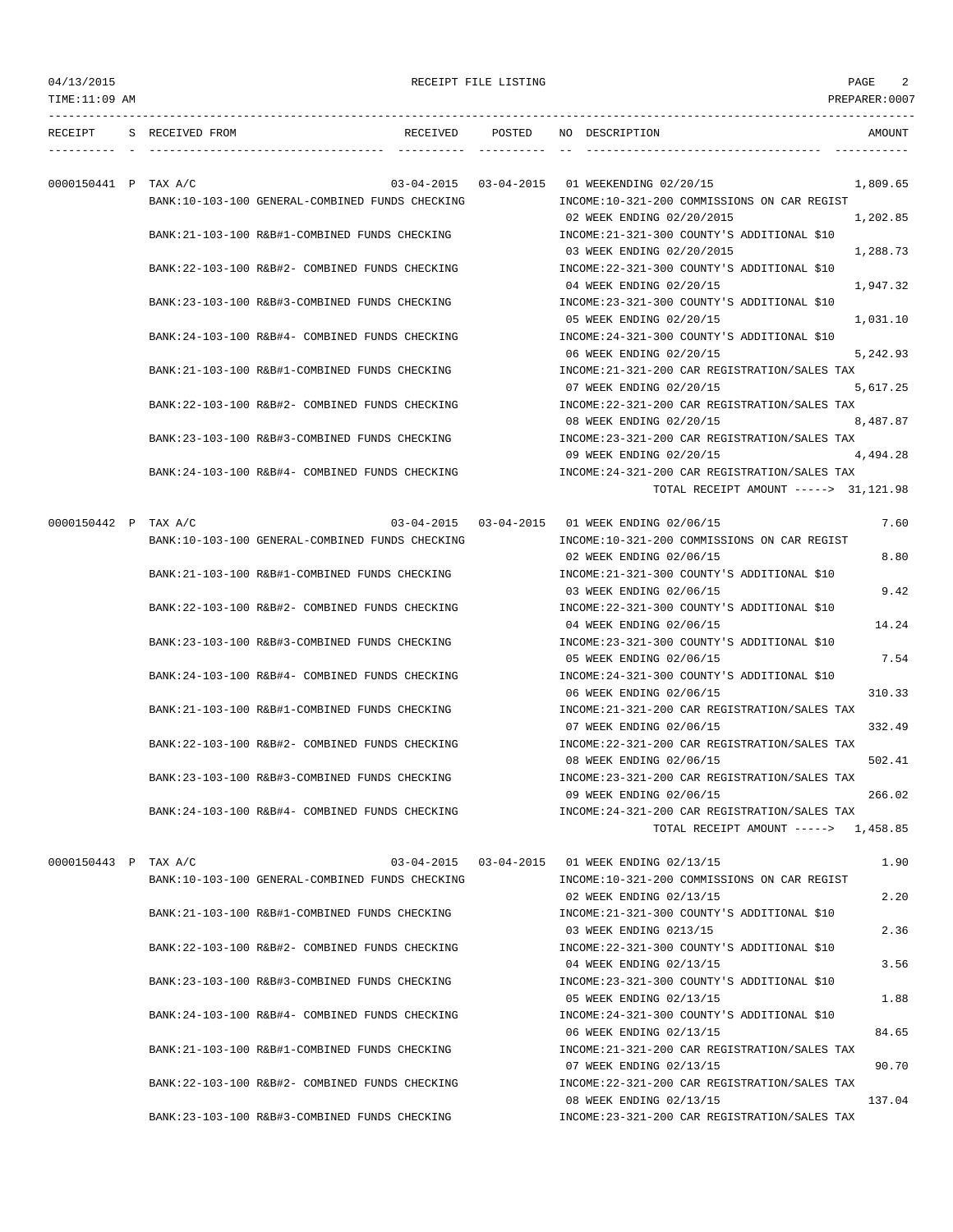TIME:11:09 AM PREPARER:0007 --------------------------------------------------------------------------------------------------------------------------------- RECEIPT S RECEIVED FROM THE RECEIVED POSTED NO DESCRIPTION THE RECEIVED AMOUNT ---------- - ----------------------------------- ---------- ---------- -- ----------------------------------- ----------- 0000150443 Continued 09 WEEK ENDING 02/13/15 72.56 BANK:24-103-100 R&B#4- COMBINED FUNDS CHECKING INCOME:24-321-200 CAR REGISTRATION/SALES TAX TOTAL RECEIPT AMOUNT -----> 396.85 0000150444 P DISTRICT CLERK 03-04-2015 03-04-2015 01 JAN. 2015 DEC. 2014 ATTN. GEN. 4,385.99 BANK:10-103-100 GENERAL-COMBINED FUNDS CHECKING INCOME:10-318-130 COURT COSTS/ARREST FEES 02 JAN. 2015 DEC. 2014 ATTN. GEN. 1.576.00 BANK:10-103-100 GENERAL-COMBINED FUNDS CHECKING INCOME:10-318-132 ATTORNEYS & DOCTORS 03 JAN. 2015 DEC. 2014 ATTN. GEN. 120.00 BANK:10-103-100 GENERAL-COMBINED FUNDS CHECKING INCOME:10-340-135 FAMILY PROTECTION FEE 04 JAN. 2015 DEC. 2014 ATTN. GEN. 4,210.71 BANK:10-103-100 GENERAL-COMBINED FUNDS CHECKING INCOME:10-340-450 DISTRICT CLERK FEES 05 JAN. 2015 DEC. 2014 ATTY. GEN. 50.00 BANK:10-103-100 GENERAL-COMBINED FUNDS CHECKING INCOME:10-340-475 DISTRICT ATTORNEY FEES 06 JAN. 2015 2014 ATTY. GEN. 867.65 BANK:10-103-100 GENERAL-COMBINED FUNDS CHECKING INCOME:10-340-560 SHERIFF FEES 07 JAN. 2015 2014 ATTY. GEN. 85.00 BANK:10-103-100 GENERAL-COMBINED FUNDS CHECKING INCOME:10-340-600 D.C.6TH COURT OF APPEALS FEE 08 JAN. 2015 ATTY. GEN. 255.00 BANK:10-103-100 GENERAL-COMBINED FUNDS CHECKING INCOME:10-370-162 COURT REPORTER SERVICE FEE 09 JAN. 2015 2014 ATTY. GEN. 48.19 BANK:10-103-100 GENERAL-COMBINED FUNDS CHECKING INCOME:10-370-163 ADM.OF COURT JUSTICE 10% SB 1417 10 JAN. 2015 2014 ATTY. GEN. 192.79 BANK:10-103-100 GENERAL-COMBINED FUNDS CHECKING INCOME:10-370-164 TIME PAYMENT FEE 40% SB 1417 11 JAN. 2015 2014 ATTY. GEN. 7.69 BANK:10-103-100 GENERAL-COMBINED FUNDS CHECKING INCOME:10-370-166 JUDICIAL SUPP.FEE(60 CENTS) 12 JAN. 2015 2014 ATTY. GEN. 55.88 BANK:10-103-100 GENERAL-COMBINED FUNDS CHECKING INCOME:10-370-167 JUROR REIMB.FEE 13 JAN, 2015 2014 ATTY. GEN. 220.00 BANK:10-103-100 GENERAL-COMBINED FUNDS CHECKING INCOME:10-370-450 DIST. CLK. PASSPORT PHOTO 14 JAN. 2015 2014 ATTY. GEN. 157.36 BANK:11-103-100 C.H. SECURITY-COMBINED FUNDS CKING INCOME:11-340-650 DISTRICT CLERK FEES 15 JAN. 2015 2014 ATTY. GEN. 205.35 BANK:19-103-100 DIST.CLK.REC.MNGMT-COMB.FUNDS CKING INCOME:19-370-136 DIST.CLK.PRES.REC.FEE 16 JAN. 2015 2014 ATTY. GEN. 723.03 BANK:20-103-100 CO.OFF.REC.MNGMT-COMB. FUNDS CKING INCOME:20-370-135 CO.OFFICE REC.MNGMT.FEE 17 JAN. 2015 2014 ATTY. GEN. 247.20 BANK:34-103-100 DISTRICT CT.REC.ARCHIVE COMB.FUND C INCOME:34-370-450 DISTRICT CT.RECORDS ARCHIVE FEE 18 JAN. 2015 2014 ATTY. GEN. 595.00 BANK:35-103-100 LAW LIBRARY-COMBINED FUND CHECKING INCOME:35-340-450 DISTRICT CLERK FEES 19 JAN. 2015 2014 ATTY. GEN. 866.60 BANK:21-103-100 R&B#1-COMBINED FUNDS CHECKING INCOME:21-350-450 DISTRICT CLERK FINES 20 JAN. 2015 2014 ATTY. GEN. 928.47 BANK:22-103-100 R&B#2- COMBINED FUNDS CHECKING INCOME:22-350-450 DISTRICT CLERK FINES 21 JAN. 2015 2014 ATTY. GEN. 1,402.94 BANK:23-103-100 R&B#3-COMBINED FUNDS CHECKING INCOME:23-350-450 DISTRICT CLERK FINES 22 JAN. 2015 2014 ATTY. GEN. 742.85 BANK:24-103-100 R&B#4- COMBINED FUNDS CHECKING INCOME:24-350-450 DISTRICT CLERK FINES 23 JAN. 2015 2014 ATTY. GEN. 45.52 BANK:51-103-100 CO.& DIST.COURT TECHNOLOGY-COMB.FUN INCOME:51-370-440 CO.& DIST.CT.TECHNOLOGY FEE 24 JAN. 2015 2014 ATTY. GEN. 178.60 BANK:52-103-100 COURT RECORDS PRESERVATION-COMB.FUN INCOME:52-370-133 COURT RECORDS PRESERVATION FEE 25 JAN. 2015 2014 ATTY. GEN. 148.30 BANK:59-103-100 DRUG COURT-COMBINED FUNDS INCOME:59-370-425 DRUG COURT FEE TOTAL RECEIPT AMOUNT -----> 18,316.12

0000150445 P BOND SUPERVISION 03-06-2015 03-06-2015 01 WEEK OF 03/02/15 THRU 03/06/15 1,028.00 BANK:10-103-100 GENERAL-COMBINED FUNDS CHECKING INCOME:10-340-573 BOND SUPERVISION FEES TOTAL RECEIPT AMOUNT -----> 1,028.00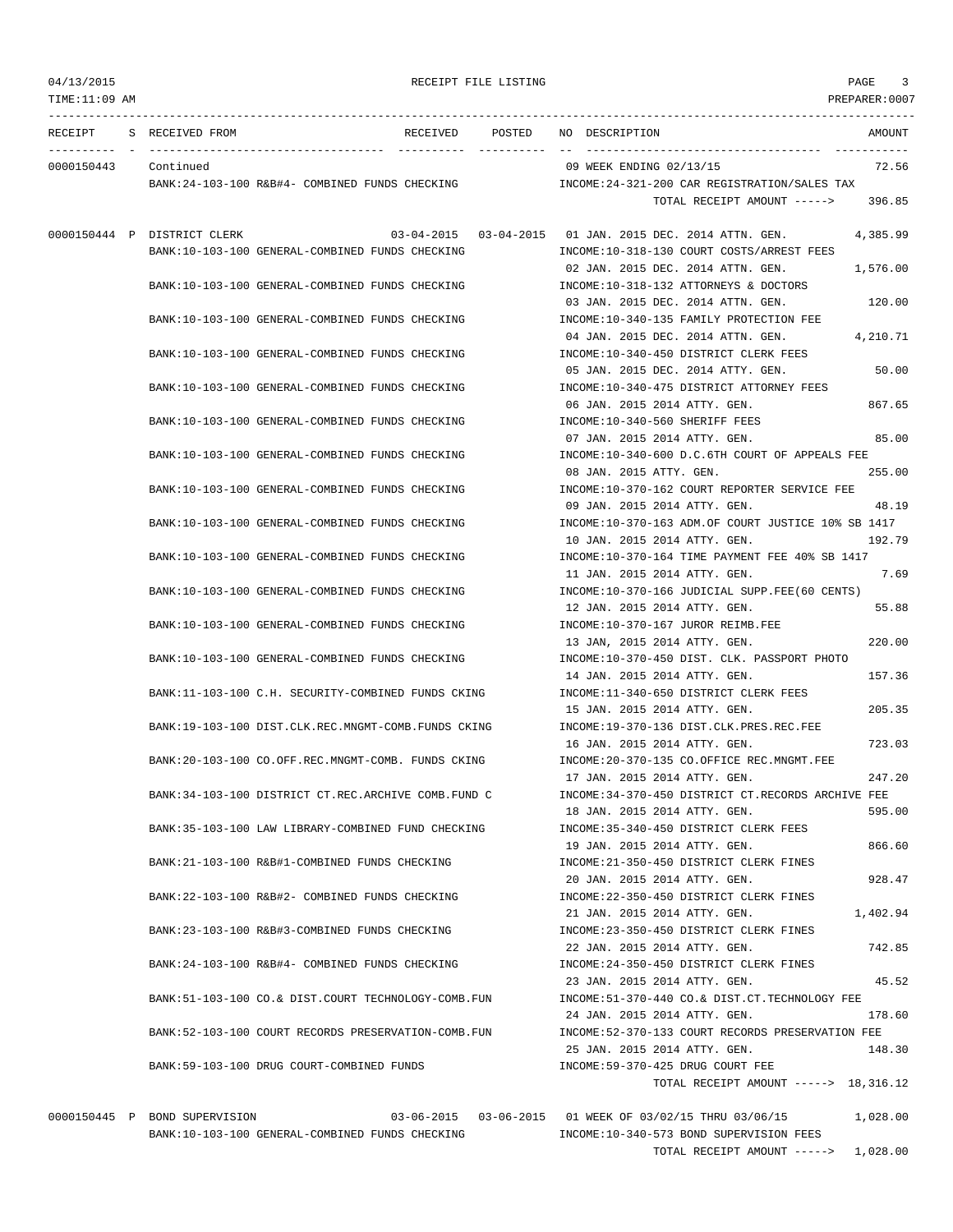| 04/13/2015    | RECEIPT FILE LISTING                                                                                      |        |                                                                                                                                    | PAGE<br>$\overline{4}$ |
|---------------|-----------------------------------------------------------------------------------------------------------|--------|------------------------------------------------------------------------------------------------------------------------------------|------------------------|
| TIME:11:09 AM |                                                                                                           |        |                                                                                                                                    | PREPARER: 0007         |
| RECEIPT       | S RECEIVED FROM<br>RECEIVED                                                                               | POSTED | NO DESCRIPTION                                                                                                                     | AMOUNT                 |
|               | 0000150446 P COUNTY CLERK<br>BANK: 36-103-136 D. A. FEE CASH ACCT.                                        |        | 03-06-2015  03-06-2015  01 BLOOD DRAW-SESSIONS # 47032<br>INCOME: 36-370-130 REFUNDS & MISCELLANEOUS                               | 16.00                  |
|               |                                                                                                           |        | TOTAL RECEIPT AMOUNT ----->                                                                                                        | 16.00                  |
|               | 0000150447 P COUNTY CLERK<br>BANK: 36-103-136 D. A. FEE CASH ACCT.                                        |        | 03-06-2015  03-06-2015  01 BLOOD DRAW- ESTELL #46918<br>INCOME: 36-370-130 REFUNDS & MISCELLANEOUS<br>TOTAL RECEIPT AMOUNT ----->  | 4.00<br>4.00           |
|               | 0000150448 P MARK A. MORRISON P. C. 03-06-2015 03-06-2015 01 SERVICE-WATSON                               |        |                                                                                                                                    | 70.00                  |
|               | BANK:10-103-100 GENERAL-COMBINED FUNDS CHECKING                                                           |        | INCOME:10-340-550 CONSTABLE FEES<br>TOTAL RECEIPT AMOUNT ----->                                                                    | 70.00                  |
|               | 0000150449 P COUNTY CLERK<br>BANK: 56-103-156 CASH-F C SHERIFF FORFEITURE                                 |        | 03-06-2015  03-06-2015  01 RESTITUTION- ELLIS # 47325<br>INCOME: 56-370-130 REFUNDS & MISCELLANEOUS<br>TOTAL RECEIPT AMOUNT -----> | 3.27<br>3.27           |
|               | 0000150450 P JUVENILE PROBATION                                                                           |        | 03-06-2015  03-06-2015  01 PROBATION FEES PID-2017                                                                                 | 35.00                  |
|               | BANK:87-103-187 CASH-JUVENILE PROBATION                                                                   |        | INCOME:87-340-575 JUVENILE PROBATION FEES<br>TOTAL RECEIPT AMOUNT ----->                                                           | 35.00                  |
|               | 0000150451 P JUVENILE PROBATION<br>BANK:87-103-187 CASH-JUVENILE PROBATION                                |        | 03-06-2015  03-06-2015  01 RESTITUTION PID-2110<br>INCOME:87-340-576 JUVENILE PROBATION RESTITUTION                                | 400.00                 |
|               |                                                                                                           |        | TOTAL RECEIPT AMOUNT ----->                                                                                                        | 400.00                 |
|               | 0000150452 P JUVENILE PROBATION<br>BANK:87-103-187 CASH-JUVENILE PROBATION                                |        | 03-06-2015  03-06-2015  01 PROBATION FEES PID-2092<br>INCOME:87-340-575 JUVENILE PROBATION FEES                                    | 50.00                  |
|               |                                                                                                           |        | TOTAL RECEIPT AMOUNT ----->                                                                                                        | 50.00                  |
|               | 0000150453 P LEGEND BANK<br>BANK:10-103-100 GENERAL-COMBINED FUNDS CHECKING                               |        | 03-09-2015  03-09-2015  01 INTEREST FEB. 2015<br>INCOME:10-360-100 INTEREST EARNINGS<br>02 INTEREST FEB. 2015                      | 431.04<br>5.32         |
|               | BANK:11-103-100 C.H. SECURITY-COMBINED FUNDS CKING                                                        |        | INCOME:11-360-100 INTEREST EARNINGS<br>03 INTEREST FEB. 2015                                                                       | 0.59                   |
|               | BANK:12-103-100 CO.CLK.VITAL STAT.-COMB.FUNDS CKING                                                       |        | INCOME:12-360-100 INTEREST EARNINGS<br>04 INTEREST FEB. 2015                                                                       | 1.75                   |
|               | BANK:18-103-100 CO.CLK.REC.MNGMT.-COMB.FUNDS CKING                                                        |        | INCOME:18-360-100 INTEREST EARNINGS<br>05 INTEREST FEB. 2015                                                                       | 0.37                   |
|               | BANK:19-103-100 DIST.CLK.REC.MNGMT-COMB.FUNDS CKING<br>BANK:20-103-100 CO.OFF.REC.MNGMT-COMB. FUNDS CKING |        | INCOME:19-360-100 INTEREST EARNINGS<br>06 INTEREST FEB. 2015<br>INCOME: 20-360-100 INTEREST EARNINGS                               | 2.98                   |
|               | BANK: 21-103-100 R&B#1-COMBINED FUNDS CHECKING                                                            |        | 07 INTEREST FEB. 2015<br>INCOME: 21-360-100 INTEREST EARNINGS                                                                      | 19.39                  |
|               | BANK: 22-103-100 R&B#2- COMBINED FUNDS CHECKING                                                           |        | 08 INTEREST FEB. 2015<br>INCOME: 22-360-100 INTEREST EARNINGS                                                                      | 20.03                  |
|               | BANK: 23-103-100 R&B#3-COMBINED FUNDS CHECKING                                                            |        | 09 INTEREST FEB. 2015<br>INCOME: 23-360-100 INTEREST EARNINGS                                                                      | 24.45                  |
|               | BANK:24-103-100 R&B#4- COMBINED FUNDS CHECKING                                                            |        | 10 INTEREST FEB. 2015<br>INCOME: 24-360-100 INTEREST EARNING<br>11 INTEREST FEB. 2015                                              | 13.53<br>2.39          |
|               | BANK: 26-103-100 J.P.#1 JUST.CT.TECH-COMB.FUND CKING                                                      |        | INCOME: 26-360-100 INTEREST EARNINGS<br>12 INTEREST FEB. 2015                                                                      | 0.48                   |
|               | BANK: 27-103-100 J.P.#2 JUST.CT.TECH-COMB.FUND CKING                                                      |        | INCOME: 27-360-100 INTEREST EARNINGS<br>13 INTEREST FEB. 2015                                                                      | 0.21                   |
|               | BANK: 28-103-100 J.P.#3 JUST.CT.TECH-COMB.FUND CKING                                                      |        | INCOME: 28-360-100 INTEREST EARNINGS<br>14 INTEREST FEB. 2015                                                                      | 0.75                   |
|               | BANK:34-103-100 DISTRICT CT.REC.ARCHIVE COMB.FUND C                                                       |        | INCOME: 34-360-100 INTEREST INCOME                                                                                                 |                        |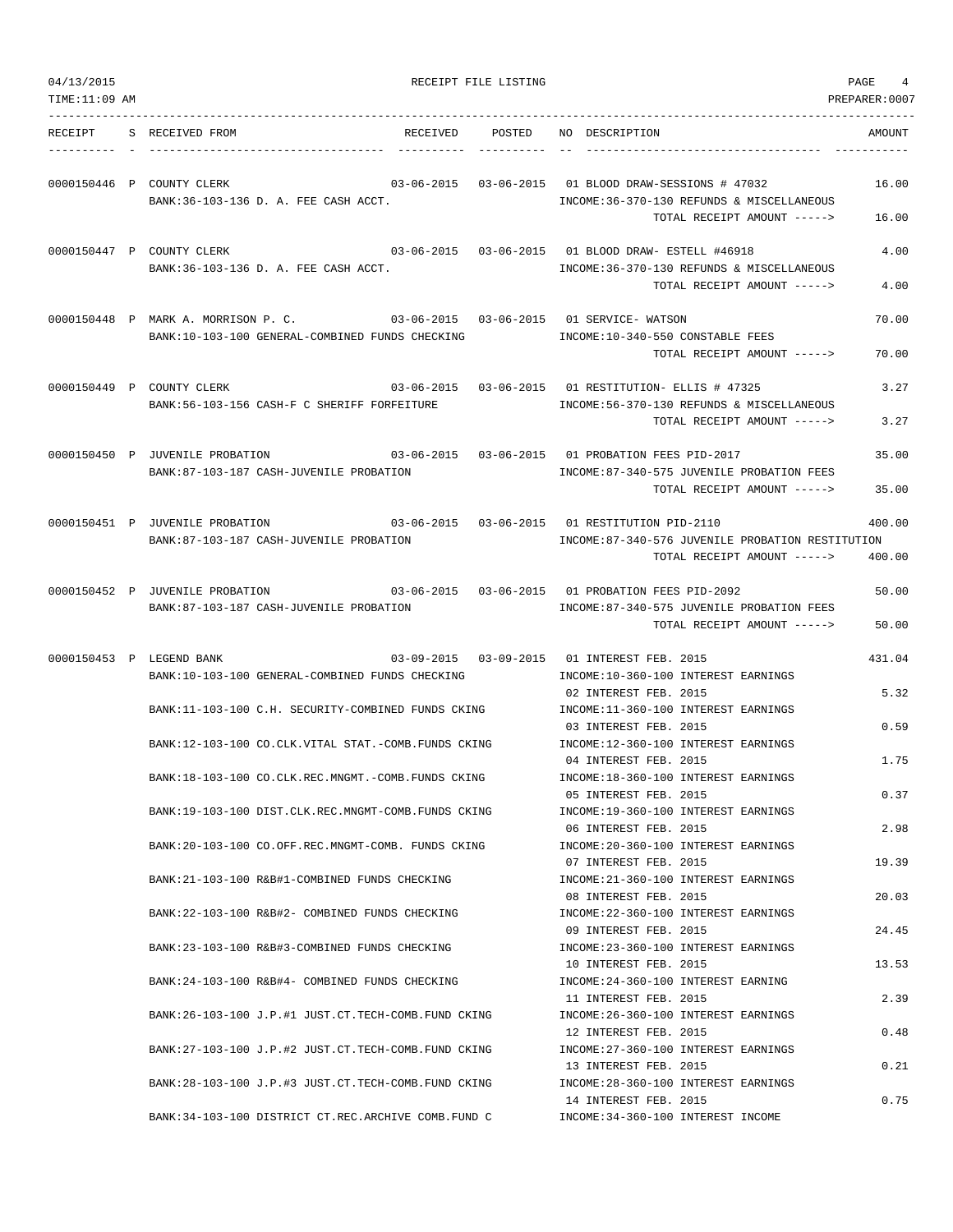TIME:11:09 AM PREPARER:0007

|                     |                                                   | RECEIPT S RECEIVED FROM                                                                                                                         | RECEIVED POSTED                                               | NO DESCRIPTION                                                                      | AMOUNT   |
|---------------------|---------------------------------------------------|-------------------------------------------------------------------------------------------------------------------------------------------------|---------------------------------------------------------------|-------------------------------------------------------------------------------------|----------|
| 0000150453          |                                                   | Continued<br>BANK:35-103-100 LAW LIBRARY-COMBINED FUND CHECKING                                                                                 |                                                               | 15 INTEREST FEB. 2015<br>INCOME: 35-360-100 INTEREST EARNINGS                       | 5.32     |
|                     |                                                   |                                                                                                                                                 |                                                               | 16 INTEREST FEB. 2015                                                               | 0.05     |
|                     | BANK:38-103-100 IHC CO-OP GIN-COMBINED FUND CKING |                                                                                                                                                 | INCOME: 38-360-100 INTEREST EARNINGS<br>17 INTEREST FEB. 2015 | 0.59                                                                                |          |
|                     |                                                   | BANK: 39-103-100 IHC B.R. COOPER-COMB. FUND CHECKING                                                                                            |                                                               | INCOME:39-360-100 INTEREST EARNINGS                                                 |          |
|                     |                                                   | BANK:52-103-100 COURT RECORDS PRESERVATION-COMB.FUN                                                                                             |                                                               | 18 INTEREST FEB. 2015<br>INCOME: 52-360-100 INTEREST EARNINGS                       | 1.12     |
|                     |                                                   | BANK:59-103-100 DRUG COURT-COMBINED FUNDS                                                                                                       |                                                               | 19 INTEREST FEB. 2015<br>INCOME:59-360-100 INTEREST EARNINGS                        | 1.06     |
|                     |                                                   |                                                                                                                                                 |                                                               | 20 INTEREST FEB. 2015                                                               | 1.22     |
|                     |                                                   | BANK:70-103-100 RIGHT OF WAY-COMBINED FUND CHECKING                                                                                             |                                                               | INCOME: 70-360-100 INTEREST EARNINGS<br>21 INTEREST FEB. 2015                       | 0.16     |
|                     |                                                   | BANK:92-103-100 STATZER-COMBINED FUNDS CHECKING                                                                                                 |                                                               | INCOME: 92-360-100 INTEREST EARNINGS                                                |          |
|                     |                                                   | BANK: 36-103-136 D. A. FEE CASH ACCT.                                                                                                           |                                                               | 22 INTEREST FEB. 2015<br>INCOME: 36-360-100 INTEREST EARNINGS                       | 0.02     |
|                     |                                                   | BANK: 36-103-236 D.A. FEE SEIZURE FUND                                                                                                          |                                                               | 23 INTEREST FEB. 2015<br>INCOME:36-360-236 INTEREST EARNINGS-SEIZURE FUND           | 0.11     |
|                     |                                                   |                                                                                                                                                 |                                                               | 24 INTEREST FEB. 2015                                                               | 0.04     |
|                     |                                                   | BANK: 37-103-137 CASH-CONTRABAND SEIZURE                                                                                                        |                                                               | INCOME: 37-360-100 INTEREST EARNINGS<br>25 INTEREST FEB. 2015                       | 0.01     |
|                     |                                                   | BANK:55-103-155 F.C. LAW ENFORCEMENT EDUCATION                                                                                                  |                                                               | INCOME:55-360-100 INTEREST EARNINGS                                                 |          |
|                     |                                                   | BANK: 56-103-156 CASH-F C SHERIFF FORFEITURE                                                                                                    |                                                               | 26 INTEREST FEB. 2015<br>INCOME: 56-360-100 INTEREST EARNINGS                       | 0.26     |
|                     |                                                   |                                                                                                                                                 |                                                               | 27 INTEREST FEB. 2015                                                               | 0.62     |
|                     |                                                   | BANK:89-103-992 CASH-INTEREST INCOME                                                                                                            |                                                               | INCOME:89-360-189 INTEREST INCOME<br>28 INTEREST FEB. 2015                          | 1.43     |
|                     |                                                   | BANK:10-100-100 PAYROLL                                                                                                                         |                                                               | INCOME:10-360-100 INTEREST EARNINGS<br>29 INTEREST FEB. 2015                        | 0.01     |
|                     |                                                   | BANK: 21-100-100 PAYROLL                                                                                                                        |                                                               | INCOME: 21-360-100 INTEREST EARNINGS                                                |          |
|                     |                                                   | BANK: 22-100-100 PAYROLL                                                                                                                        |                                                               | 30 INTEREST FEB. 2015<br>INCOME: 22-360-100 INTEREST EARNINGS                       | 0.01     |
|                     |                                                   | BANK: 23-100-100 PAYROLL                                                                                                                        |                                                               | 31 INTEREST FEB. 2015                                                               | 0.01     |
|                     |                                                   |                                                                                                                                                 |                                                               | INCOME: 23-360-100 INTEREST EARNINGS<br>32 INTEREST 2015                            | 0.01     |
|                     |                                                   | BANK: 24-100-100 PAYROLL                                                                                                                        |                                                               | INCOME: 24-360-100 INTEREST EARNING<br>TOTAL RECEIPT AMOUNT -----> 535.33           |          |
|                     |                                                   |                                                                                                                                                 |                                                               |                                                                                     |          |
|                     |                                                   | 0000150454 P REPUBLIC TITLE OF TEXAS, INC. 03-09-2015 03-09-2015 01 TRENTON HIGH MEADOWS<br>BANK:22-103-100 R&B#2- COMBINED FUNDS CHECKING      |                                                               | INCOME: 22-370-150 TRENTON HIGH MEADOWS SUBDIVISION                                 | 1,400.00 |
|                     |                                                   |                                                                                                                                                 |                                                               | TOTAL RECEIPT AMOUNT -----> 1,400.00                                                |          |
|                     |                                                   | 0000150455 P TEXAS COMPTROLLER OF                                                                                                               |                                                               | 03-09-2015  03-09-2015  01 PEACE OFFICER ALLOCATION                                 | 1,857.22 |
|                     |                                                   | BANK:55-103-155 F.C. LAW ENFORCEMENT EDUCATION                                                                                                  |                                                               | INCOME: 55-370-160 PEACE OFFICER ALLOCATION<br>TOTAL RECEIPT AMOUNT -----> 1,857.22 |          |
|                     |                                                   |                                                                                                                                                 |                                                               |                                                                                     |          |
|                     |                                                   | 0000150456 P TEXAS ASSOCIATION OF COUNTIES 03-09-2015 03-09-2015 01 REIMBURSEMENT FOR TRAVEL<br>BANK:10-103-100 GENERAL-COMBINED FUNDS CHECKING |                                                               | INCOME:10-400-427 OUT OF COUNTY TRAVEL                                              | 888.05   |
|                     |                                                   |                                                                                                                                                 |                                                               | TOTAL RECEIPT AMOUNT ----->                                                         | 888.05   |
| 0000150457 P JP # 3 |                                                   |                                                                                                                                                 |                                                               | 03-09-2015  03-09-2015  01 FEB. 2015 FINES AND FEES                                 | 1,463.90 |
|                     |                                                   | BANK:10-103-100 GENERAL-COMBINED FUNDS CHECKING                                                                                                 |                                                               | INCOME:10-318-130 COURT COSTS/ARREST FEES<br>02 FEB. 2015 FINES AND FEES            | 15.00    |
|                     |                                                   | BANK:10-103-100 GENERAL-COMBINED FUNDS CHECKING                                                                                                 |                                                               | INCOME:10-340-560 SHERIFF FEES                                                      |          |
|                     |                                                   | BANK:10-103-100 GENERAL-COMBINED FUNDS CHECKING                                                                                                 |                                                               | 03 FEB. 2015 FINES AND FEES<br>INCOME:10-350-457 J. P. #3 FINES                     | 459.90   |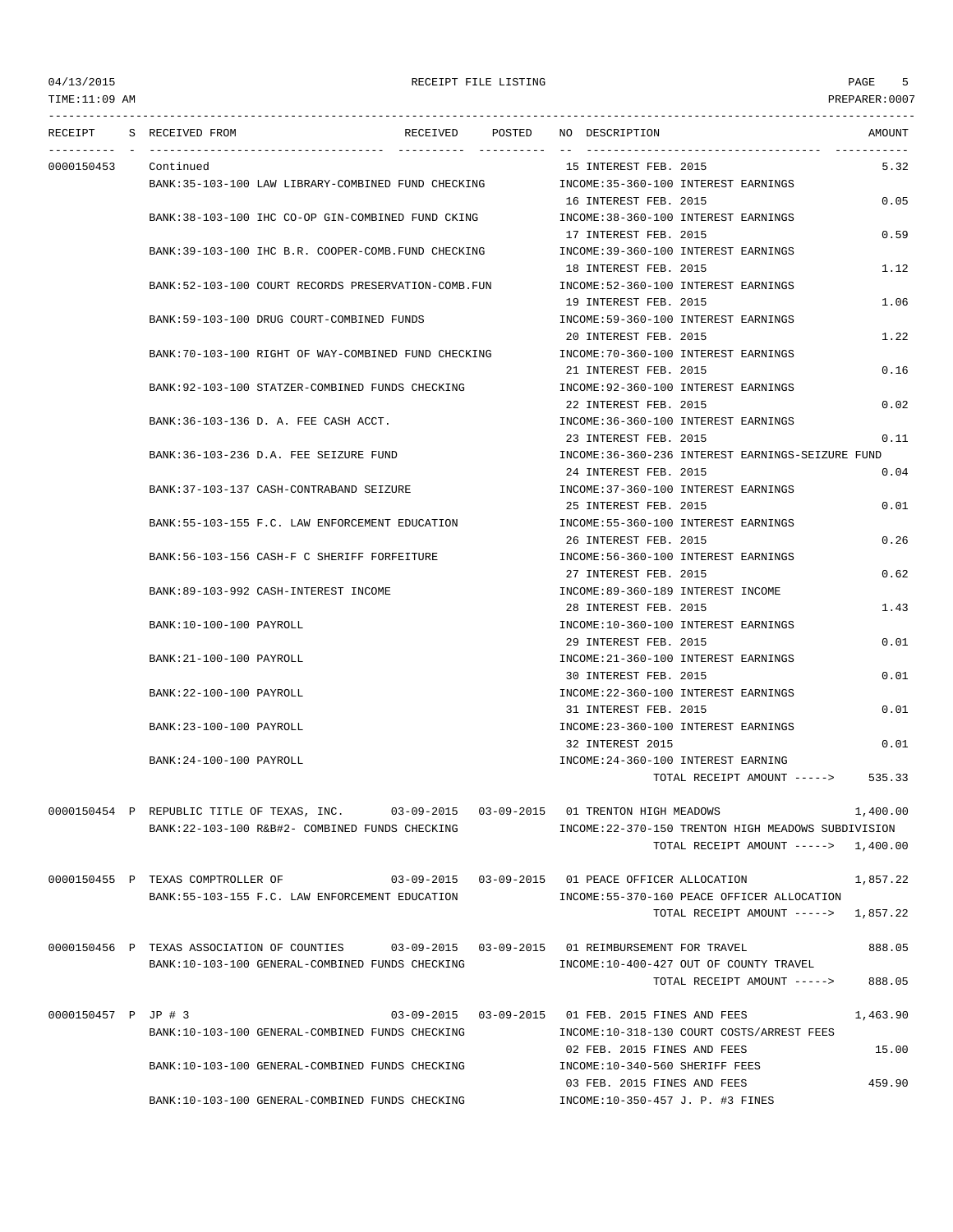| TIME:11:09 AM |                                                     |                                  |        |                                                    | PREPARER: 0007 |
|---------------|-----------------------------------------------------|----------------------------------|--------|----------------------------------------------------|----------------|
| RECEIPT       | S RECEIVED FROM                                     | RECEIVED                         | POSTED | NO DESCRIPTION                                     | AMOUNT         |
| 0000150457    | Continued                                           |                                  |        | 04 FEB. 2015 FINES AND FEES                        | 15.00          |
|               | BANK:10-103-100 GENERAL-COMBINED FUNDS CHECKING     |                                  |        | INCOME:10-370-163 ADM.OF COURT JUSTICE 10% SB 1417 |                |
|               |                                                     |                                  |        | 05 FEB. 2015 FINES AND FEES                        | 60.00          |
|               | BANK:10-103-100 GENERAL-COMBINED FUNDS CHECKING     |                                  |        | INCOME:10-370-164 TIME PAYMENT FEE 40% SB 1417     |                |
|               |                                                     |                                  |        | 06 FEB. 2015 FINES AND FEES                        | 9.60           |
|               | BANK:10-103-100 GENERAL-COMBINED FUNDS CHECKING     |                                  |        | INCOME:10-370-166 JUDICIAL SUPP.FEE(60 CENTS)      |                |
|               |                                                     |                                  |        | 07 FEB. 2015 FINES AND FEES                        | 60.00          |
|               | BANK:10-103-100 GENERAL-COMBINED FUNDS CHECKING     |                                  |        | INCOME:10-370-167 JUROR REIMB.FEE                  |                |
|               |                                                     |                                  |        | 08 FEB. 2015 FINES AND FEES                        | 564.40         |
|               | BANK:10-103-100 GENERAL-COMBINED FUNDS CHECKING     |                                  |        | INCOME:10-340-457 J. P. #3 FEES                    |                |
|               |                                                     |                                  |        | 09 FEB. 2015 FINES AND FEES                        | 70.00          |
|               | BANK:10-103-100 GENERAL-COMBINED FUNDS CHECKING     |                                  |        | INCOME:10-340-550 CONSTABLE FEES                   |                |
|               |                                                     |                                  |        | 10 FEB. 2015 FINES AND FEES                        | 48.00          |
|               | BANK:11-103-100 C.H. SECURITY-COMBINED FUNDS CKING  |                                  |        | INCOME:11-340-651 JUSTICE OF PEACE FEES            |                |
|               |                                                     |                                  |        | 11 FEB. 2015 FINES AND FEES                        | 15.00          |
|               | BANK:14-103-100 JUST.CT.BLDG.SEC.-COMB.FUNDS CKING  |                                  |        | INCOME:14-370-168 JUSTICE CT.BLDG.SEC.FEE          |                |
|               |                                                     |                                  |        | 12 FEB. 2015 FINES AND FEES                        | 64.00          |
|               | BANK:28-103-100 J.P.#3 JUST.CT.TECH-COMB.FUND CKING |                                  |        | INCOME: 28-370-456 J.P.#3 TECHNOLOGY FEES          |                |
|               |                                                     |                                  |        | 13 FEB. 2015 FINES AND FEES                        | 142.56         |
|               | BANK:21-103-100 R&B#1-COMBINED FUNDS CHECKING       |                                  |        | INCOME: 21-350-457 J. P. #3 FINES                  |                |
|               |                                                     |                                  |        | 14 FEB. 2015 FINES AND FEES                        | 152.74         |
|               | BANK:22-103-100 R&B#2- COMBINED FUNDS CHECKING      |                                  |        | INCOME: 22-350-457 J. P. #3 FINES                  |                |
|               |                                                     |                                  |        | 15 FEB. 2015 FINES AND FEES                        | 230.79         |
|               | BANK:23-103-100 R&B#3-COMBINED FUNDS CHECKING       |                                  |        | INCOME: 23-350-457 J. P. #3 FINES                  |                |
|               |                                                     |                                  |        | 16 FEB. 2015 FINES AND FEES                        | 122.21         |
|               | BANK:24-103-100 R&B#4- COMBINED FUNDS CHECKING      |                                  |        | INCOME: 24-350-457 J. P. #3 FINES                  |                |
|               |                                                     |                                  |        | TOTAL RECEIPT AMOUNT ----->                        | 3,493.10       |
|               | 0000150458 P APPRAISAL DISTRICT                     | 03-10-2015  03-10-2015  01 TAXES |        |                                                    | 61,533.58      |
|               | BANK:10-103-100 GENERAL-COMBINED FUNDS CHECKING     |                                  |        | INCOME:10-310-110 CURRENT TAXES                    |                |
|               |                                                     |                                  |        | 02 TAXES                                           | 3,130.80       |
|               | BANK:21-103-100 R&B#1-COMBINED FUNDS CHECKING       |                                  |        | INCOME: 21-310-110 CURRENT TAXES                   |                |
|               |                                                     |                                  |        | 03 TAXES                                           | 3,354.32       |
|               | BANK: 22-103-100 R&B#2- COMBINED FUNDS CHECKING     |                                  |        | INCOME: 22-310-110 CURRENT TAXES                   |                |
|               |                                                     |                                  |        | 04 TAXES                                           | 5,068.50       |
|               | BANK: 23-103-100 R&B#3-COMBINED FUNDS CHECKING      |                                  |        | INCOME: 23-310-110 CURRENT TAXES                   |                |
|               |                                                     |                                  |        | 05 TAXES                                           | 2,683.74       |
|               | BANK: 24-103-100 R&B#4- COMBINED FUNDS CHECKING     |                                  |        | INCOME: 24-310-110 CURRENT TAXES                   |                |
|               |                                                     |                                  |        | 06 TAXES                                           | 2,895.89       |
|               | BANK:10-103-100 GENERAL-COMBINED FUNDS CHECKING     |                                  |        | INCOME:10-310-120 DELINQUENT TAXES                 |                |
|               |                                                     |                                  |        | 07 TAXES                                           | 147.34         |
|               | BANK: 21-103-100 R&B#1-COMBINED FUNDS CHECKING      |                                  |        | INCOME: 21-310-120 DELINQUENT TAXES                |                |
|               |                                                     |                                  |        | 08 TAXES                                           | 157.87         |
|               | BANK: 22-103-100 R&B#2- COMBINED FUNDS CHECKING     |                                  |        | INCOME: 22-310-120 DELINQUENT TAXES                |                |
|               |                                                     |                                  |        | 09 TAXES                                           | 238.54         |
|               | BANK: 23-103-100 R&B#3-COMBINED FUNDS CHECKING      |                                  |        | INCOME: 23-310-120 DELINQUENT TAXES                |                |

BANK:24-103-100 R&B#4- COMBINED FUNDS CHECKING INCOME:24-310-120 DELINQUENT TAXES

0000150459 P PAUL LESTER WRECKER 03-11-2015 03-11-2015 01 SALE OF SCRAP METAL PCT # 3 166.60 BANK:23-103-100 R&B#3-COMBINED FUNDS CHECKING INCOME:23-370-130 REFUNDS & MISCELLANEOUS

BANK:21-103-100 R&B#1-COMBINED FUNDS CHECKING INCOME:21-621-457 R & M MACHINERY GAS & OIL

0000150460 P COMPTROLLER OF PUBLIC ACCTS. 03-11-2015 03-11-2015 01 IFTA REFUNDS 36.19

10 TAXES 126.30

TOTAL RECEIPT AMOUNT -----> 79,336.88

TOTAL RECEIPT AMOUNT -----> 166.60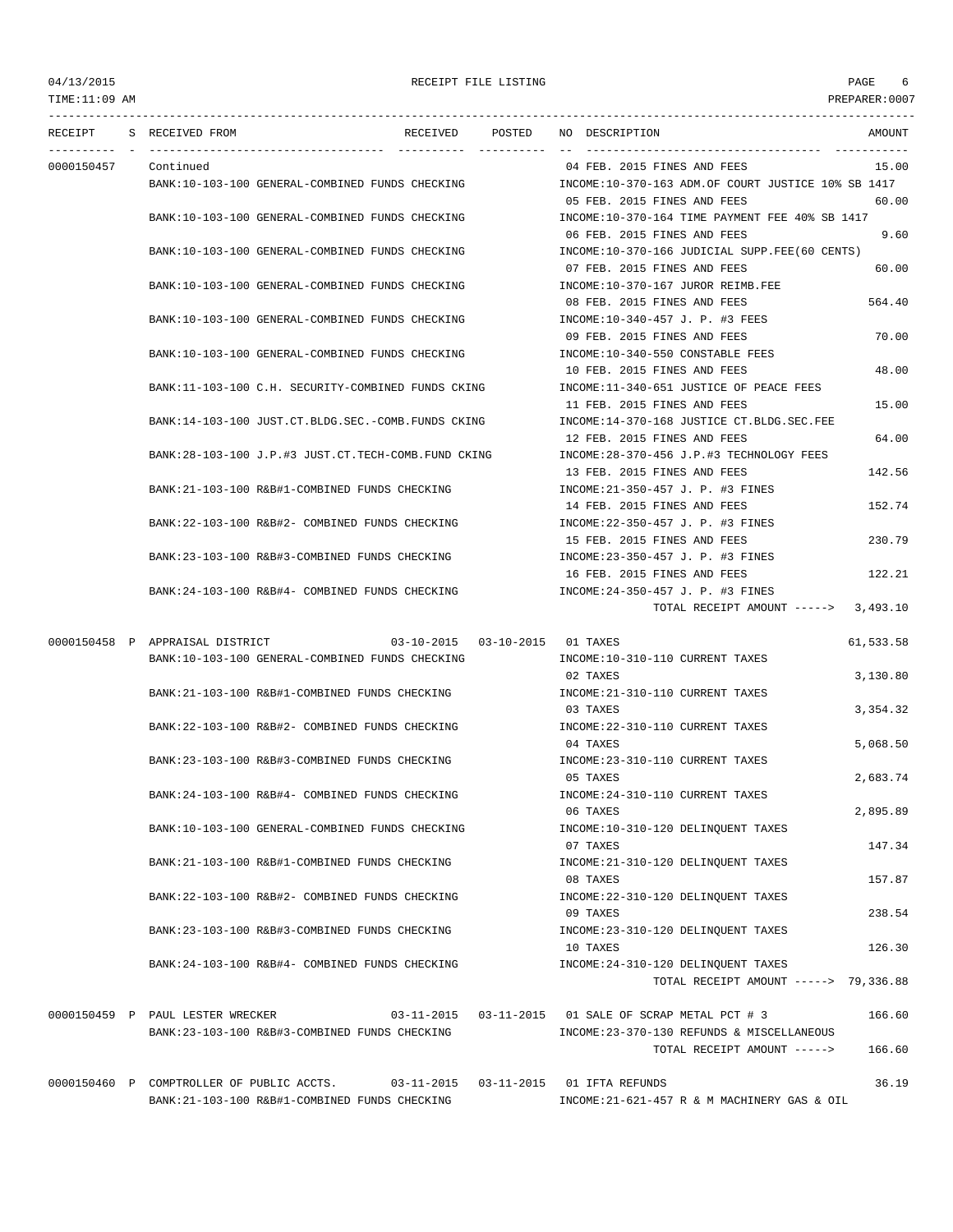TIME:11:09 AM PREPARER:0007 --------------------------------------------------------------------------------------------------------------------------------- RECEIPT S RECEIVED FROM THE RECEIVED POSTED NO DESCRIPTION THE RECEIVED AMOUNT ---------- - ----------------------------------- ---------- ---------- -- ----------------------------------- ----------- 0000150460 Continued 02 IFTA REFUNDS 38.77 BANK:22-103-100 R&B#2- COMBINED FUNDS CHECKING INCOME:22-622-457 R & M MACHINERY GAS & OIL 03 IFTA REFUNDS 58.59 BANK:23-103-100 R&B#3-COMBINED FUNDS CHECKING INCOME:23-623-457 R & M MACHINERY GAS & OIL 04 IFTA REFUNDS 31.02 BANK:24-103-100 R&B#4- COMBINED FUNDS CHECKING INCOME:24-624-457 R & M MACHINERY GAS & OIL TOTAL RECEIPT AMOUNT -----> 164.57 0000150461 P HEALTH INSPECTOR 03-11-2015 03-11-2015 01 FEB. 2015 PERMITS AND FEES 5,930.01 BANK:10-103-100 GENERAL-COMBINED FUNDS CHECKING INCOME:10-320-300 SEWAGE PERMITS/INSPECTIONS TOTAL RECEIPT AMOUNT -----> 5,930.01 0000150462 P COUNTY CLERK 03-12-2015 03-12-2015 01 NOV. 2014 4,732.17 BANK:10-103-100 GENERAL-COMBINED FUNDS CHECKING INCOME:10-318-130 COURT COSTS/ARREST FEES 02 NOV. 2014 1,392.55 BANK:10-103-100 GENERAL-COMBINED FUNDS CHECKING INCOME:10-340-560 SHERIFF FEES 03 NOV. 2014 16,071.41 BANK:10-103-100 GENERAL-COMBINED FUNDS CHECKING INCOME:10-340-403 COUNTY CLERK FEES 04 NOV. 2014 48.27 BANK:10-103-100 GENERAL-COMBINED FUNDS CHECKING INCOME:10-370-130 REFUNDS & MISCELLANEOUS 05 NOV. 2014 135.66 BANK:10-103-100 GENERAL-COMBINED FUNDS CHECKING INCOME:10-370-162 COURT REPORTER SERVICE FEE 06 NOV. 2014 58.40 BANK:10-103-100 GENERAL-COMBINED FUNDS CHECKING INCOME:10-370-163 ADM.OF COURT JUSTICE 10% SB 1417 07 NOV. 2014 233.58 BANK:10-103-100 GENERAL-COMBINED FUNDS CHECKING INCOME:10-370-164 TIME PAYMENT FEE 40% SB 1417 08 NOV. 2014 14.24 BANK:10-103-100 GENERAL-COMBINED FUNDS CHECKING INCOME:10-370-166 JUDICIAL SUPP.FEE(60 CENTS) 09 NOV. 2014 95.32 BANK:10-103-100 GENERAL-COMBINED FUNDS CHECKING INCOME:10-370-167 JUROR REIMB.FEE 10 NOV. 2014 10.00 BANK:10-103-100 GENERAL-COMBINED FUNDS CHECKING INCOME:10-340-400 COUNTY JUDGE FEES 11 NOV. 2014 596.57 BANK:10-103-100 GENERAL-COMBINED FUNDS CHECKING INCOME:10-340-475 DISTRICT ATTORNEY FEES 12 NOV. 2014 45.22 BANK:10-103-100 GENERAL-COMBINED FUNDS CHECKING INCOME:10-340-601 C.C.6TH COURT OF APPEALS FEE 13 NOV. 2014 2,034.78 BANK:10-103-100 GENERAL-COMBINED FUNDS CHECKING INCOME:10-318-132 ATTORNEYS & DOCTORS 14 NOV. 2014 1.42 BANK:10-103-100 GENERAL-COMBINED FUNDS CHECKING INCOME:10-360-100 INTEREST EARNINGS 15 NOV. 2014 591.82 BANK:11-103-100 C.H. SECURITY-COMBINED FUNDS CKING INCOME:11-340-600 COUNTY CLERK FEES 16 NOV. 2014 57.00 BANK:12-103-100 CO.CLK.VITAL STAT.-COMB.FUNDS CKING INCOME:12-370-134 CO.CLK.VITAL STAT.FEE 17 NOV. 2014 40.00 BANK:17-103-100 PROB.JUDGES ED.-COMB. FUNDS CKING INCOME:17-340-131 PROBATE JUDGES EDUCATION 18 NOV. 2014 4,551.89 BANK:18-103-100 CO.CLK.REC.MNGMT.-COMB.FUNDS CKING INCOME:18-370-133 CO.CLERK PRESERVE REC FEE 19 NOV. 2014 681.77 BANK:20-103-100 CO.OFF.REC.MNGMT-COMB. FUNDS CKING INCOME:20-370-135 CO.OFFICE REC.MNGMT.FEE 20 NOV. 2014 316.53 BANK:35-103-100 LAW LIBRARY-COMBINED FUND CHECKING INCOME:35-340-403 COUNTY CLERK FEES 21 NOV. 2014 1,209.03 BANK:21-103-100 R&B#1-COMBINED FUNDS CHECKING INCOME:21-350-403 COUNTY CLERK FINES 22 NOV. 2014 1,295.35 BANK:22-103-100 R&B#2- COMBINED FUNDS CHECKING INCOME:22-350-403 COUNTY CLERK FINES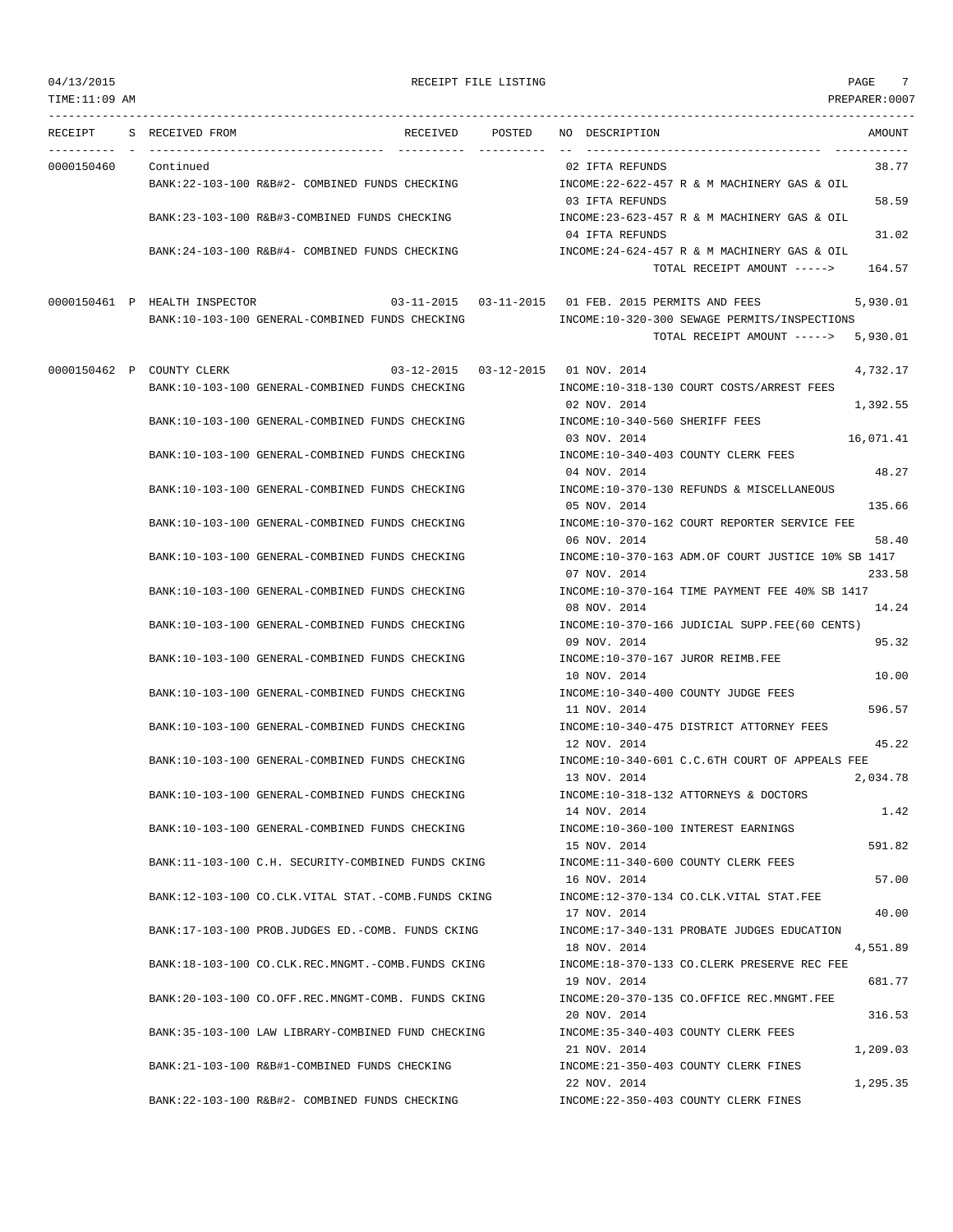TIME:11:09 AM PREPARER:0007

## 04/13/2015 RECEIPT FILE LISTING PAGE 8

| RECEIPT              | S RECEIVED FROM                                                                        |  | RECEIVED POSTED NO DESCRIPTION                                                                        | AMOUNT    |
|----------------------|----------------------------------------------------------------------------------------|--|-------------------------------------------------------------------------------------------------------|-----------|
|                      |                                                                                        |  |                                                                                                       |           |
| 0000150462 Continued |                                                                                        |  | 23 NOV. 2014<br>BANK:23-103-100 R&B#3-COMBINED FUNDS CHECKING THE MOOME:23-350-403 COUNTY CLERK FINES | 1,957.32  |
|                      |                                                                                        |  | 24 NOV. 2014                                                                                          | 1,036.39  |
|                      | BANK:24-103-100 R&B#4- COMBINED FUNDS CHECKING                                         |  | INCOME:24-350-403 COUNTY CLERK FINES<br>25 NOV. 2014                                                  | 91.71     |
|                      | BANK:51-103-100 CO.& DIST.COURT TECHNOLOGY-COMB.FUN                                    |  | INCOME:51-370-440 CO.& DIST.CT.TECHNOLOGY FEE                                                         |           |
|                      | BANK:52-103-100 COURT RECORDS PRESERVATION-COMB.FUN                                    |  | 26 NOV. 2014<br>INCOME:52-370-133 COURT RECORDS PRESERVATION FEE                                      | 90.44     |
|                      |                                                                                        |  | 27 NOV. 2014                                                                                          | 4,640.00  |
|                      | BANK:53-103-100 CO.CLK.REC.ARCHIVE -COMB.FUNDS CKIN                                    |  | INCOME:53-370-133 CO.CLERK RECORDS ARCHIVE FEE<br>28 NOV. 2014                                        | 232.69    |
|                      | BANK:59-103-100 DRUG COURT-COMBINED FUNDS                                              |  | INCOME:59-370-425 DRUG COURT FEE                                                                      |           |
|                      |                                                                                        |  | TOTAL RECEIPT AMOUNT $--- 2$ 42,261.53                                                                |           |
|                      |                                                                                        |  |                                                                                                       |           |
|                      | 0000150463 P FANNIN COUNTY HEALTH DEPT. 03-12-2015 03-12-2015 01 FOOD HANDLERS PERMITS |  |                                                                                                       | 1,210.00  |
|                      | BANK:10-103-100 GENERAL-COMBINED FUNDS CHECKING                                        |  | INCOME:10-320-545 FOOD SERV.PERMITS/CLASSES                                                           |           |
|                      |                                                                                        |  | TOTAL RECEIPT AMOUNT $---2$ 1,210.00                                                                  |           |
|                      |                                                                                        |  |                                                                                                       |           |
|                      | 0000150464 P FANNIN COUNTY CSCD                                                        |  | 03-12-2015  03-12-2015  01 ARNOLD, RONNIE WAYNE #J 19729                                              | 32.45     |
|                      | BANK:10-103-100 GENERAL-COMBINED FUNDS CHECKING                                        |  | INCOME:10-370-130 REFUNDS & MISCELLANEOUS                                                             |           |
|                      |                                                                                        |  | TOTAL RECEIPT AMOUNT ----->                                                                           | 32.45     |
| 0000150465 P TAX A/C |                                                                                        |  | 03-12-2015  03-12-2015  01 119 TITLES WEEK 02/27/15                                                   | 595.00    |
|                      | BANK:10-103-100 GENERAL-COMBINED FUNDS CHECKING                                        |  | INCOME:10-321-250 COMMISSION ON CAR TITLES                                                            |           |
|                      |                                                                                        |  | TOTAL RECEIPT AMOUNT ----->                                                                           | 595.00    |
|                      |                                                                                        |  |                                                                                                       |           |
| 0000150466 P TAX A/C |                                                                                        |  | 03-12-2015  03-12-2015  01 179 TITLES WEEK 03/06/15                                                   | 895.00    |
|                      | BANK:10-103-100 GENERAL-COMBINED FUNDS CHECKING                                        |  | INCOME:10-321-250 COMMISSION ON CAR TITLES                                                            |           |
|                      |                                                                                        |  | TOTAL RECEIPT AMOUNT -----> 895.00                                                                    |           |
|                      |                                                                                        |  |                                                                                                       |           |
| 0000150467 P TAX A/C |                                                                                        |  | 03-12-2015  03-12-2015  01 WEEK OF 03/06/15                                                           | 2,069.28  |
|                      | BANK:10-103-100 GENERAL-COMBINED FUNDS CHECKING                                        |  | INCOME:10-321-200 COMMISSIONS ON CAR REGIST                                                           |           |
|                      |                                                                                        |  | 02 WEEK OF 03/06/15                                                                                   | 1,662.44  |
|                      | BANK: 21-103-100 R&B#1-COMBINED FUNDS CHECKING                                         |  | INCOME: 21-321-300 COUNTY'S ADDITIONAL \$10                                                           |           |
|                      |                                                                                        |  | 03 WEEK OF 03/06/15                                                                                   | 1,781.14  |
|                      | BANK:22-103-100 R&B#2- COMBINED FUNDS CHECKING                                         |  | INCOME:22-321-300 COUNTY'S ADDITIONAL \$10                                                            |           |
|                      |                                                                                        |  | 04 WEEK OF 03/06/15                                                                                   | 2,691.36  |
|                      | BANK: 23-103-100 R&B#3-COMBINED FUNDS CHECKING                                         |  | INCOME: 23-321-300 COUNTY'S ADDITIONAL \$10                                                           |           |
|                      |                                                                                        |  | 05 WEEK OF 03/06/15                                                                                   | 1,425.06  |
|                      | BANK:24-103-100 R&B#4- COMBINED FUNDS CHECKING                                         |  | INCOME: 24-321-300 COUNTY'S ADDITIONAL \$10                                                           |           |
|                      |                                                                                        |  | 06 WEEK OF 03/06/15                                                                                   | 4, 314.35 |
|                      | BANK: 21-103-100 R&B#1-COMBINED FUNDS CHECKING                                         |  | INCOME: 21-321-200 CAR REGISTRATION/SALES TAX                                                         |           |
|                      |                                                                                        |  | 07 WEEK OF 03/06/15                                                                                   | 4,622.38  |
|                      | BANK:22-103-100 R&B#2- COMBINED FUNDS CHECKING                                         |  | INCOME: 22-321-200 CAR REGISTRATION/SALES TAX                                                         |           |
|                      |                                                                                        |  | 08 WEEK OF 03/06/15                                                                                   | 6,984.58  |
|                      | BANK: 23-103-100 R&B#3-COMBINED FUNDS CHECKING                                         |  | INCOME: 23-321-200 CAR REGISTRATION/SALES TAX                                                         |           |
|                      |                                                                                        |  | 09 WEEK OF 03/06/15                                                                                   | 3,698.30  |
|                      | BANK:24-103-100 R&B#4- COMBINED FUNDS CHECKING                                         |  | INCOME: 24-321-200 CAR REGISTRATION/SALES TAX                                                         |           |
|                      |                                                                                        |  | TOTAL RECEIPT AMOUNT -----> 29,248.89                                                                 |           |
|                      |                                                                                        |  |                                                                                                       |           |
| 0000150468 P TAX A/C |                                                                                        |  | 03-12-2015  03-12-2015  01 FEB. 2015 TPW CO. COMM.                                                    | 226.83    |
|                      | BANK:10-103-100 GENERAL-COMBINED FUNDS CHECKING                                        |  | INCOME:10-321-400 TPW BOAT REG./TITLES                                                                |           |
|                      |                                                                                        |  | TOTAL RECEIPT AMOUNT ----->                                                                           | 226.83    |
|                      |                                                                                        |  |                                                                                                       |           |
| 0000150469 P TAX A/C |                                                                                        |  | 03-12-2015  03-12-2015  01 WEEK OF 02/27/15                                                           | 1,576.75  |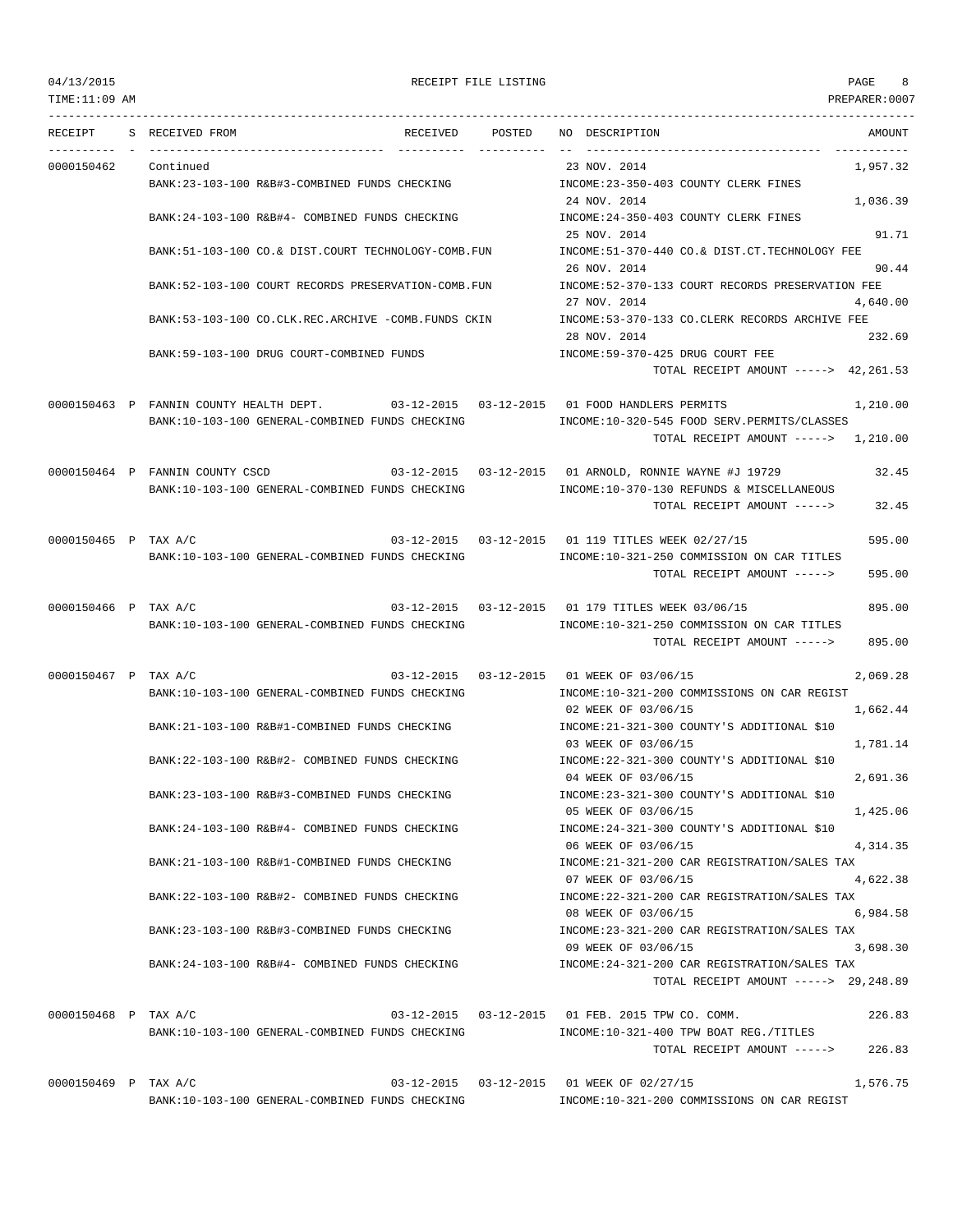TOTAL RECEIPT AMOUNT -----> 43.62

TIME:11:09 AM PREPARER:0007 --------------------------------------------------------------------------------------------------------------------------------- RECEIPT S RECEIVED FROM THE RECEIVED POSTED NO DESCRIPTION THE RECEIVED AMOUNT ---------- - ----------------------------------- ---------- ---------- -- ----------------------------------- ----------- 0000150469 Continued 1.317.20 BANK:21-103-100 R&B#1-COMBINED FUNDS CHECKING INCOME:21-321-300 COUNTY'S ADDITIONAL \$10 03 WEEK OF 02/27/15 1,411.24 BANK:22-103-100 R&B#2- COMBINED FUNDS CHECKING INCOME:22-321-300 COUNTY'S ADDITIONAL \$10 04 WEEK OF 02/27/15 2,132.44 BANK:23-103-100 R&B#3-COMBINED FUNDS CHECKING INCOME:23-321-300 COUNTY'S ADDITIONAL \$10 05 WEEK OF 02/27/15 1,129.12 BANK:24-103-100 R&B#4- COMBINED FUNDS CHECKING INCOME:24-321-300 COUNTY'S ADDITIONAL \$10 06 WEEK OF 02/27/15 3,314.77 BANK:21-103-100 R&B#1-COMBINED FUNDS CHECKING INCOME:21-321-200 CAR REGISTRATION/SALES TAX 07 WEEK OF 02/27/15 3,551.43 BANK:22-103-100 R&B#2- COMBINED FUNDS CHECKING INCOME:22-321-200 CAR REGISTRATION/SALES TAX 08 WEEK OF 02/27/15 5,366.34 BANK:23-103-100 R&B#3-COMBINED FUNDS CHECKING INCOME:23-321-200 CAR REGISTRATION/SALES TAX 09 WEEK OF 02/27/15 2,841.46 BANK:24-103-100 R&B#4- COMBINED FUNDS CHECKING INCOME:24-321-200 CAR REGISTRATION/SALES TAX TOTAL RECEIPT AMOUNT -----> 22,640.75 0000150470 P COMPTROLLER- STATE FISCAL 03-13-2015 03-13-2015 01 LOCAL SALES TAX- FEB. 2015 50,045.90 BANK:10-103-100 GENERAL-COMBINED FUNDS CHECKING INCOME:10-318-160 SALES TAX REVENUES 02 LOCAL SALES TAX- FEB. 2015 2,546.31 BANK:21-103-100 R&B#1-COMBINED FUNDS CHECKING INCOME:21-318-160 SALES TAX REVENUES 03 LOCAL SALES TAX- FEB. 2015 2,728.11 BANK:22-103-100 R&B#2- COMBINED FUNDS CHECKING INCOME:22-318-160 SALES TAX REVENUES 04 LOCAL SALES TAX- FEB. 2015 4,122.27 BANK:23-103-100 R&B#3-COMBINED FUNDS CHECKING INCOME:23-318-160 SALES TAX REVENUES 05 LOCAL SALES TAX-FEB. 2015 2,182.71 BANK:24-103-100 R&B#4- COMBINED FUNDS CHECKING INCOME:24-318-160 SALES TAX REVENUES TOTAL RECEIPT AMOUNT -----> 61,625.30 0000150471 P TEXPOOL 03-13-2015 03-13-2015 01 INTEREST FEB. 2015 17.54 BANK:10-103-175 TEXPOOL SERIES AND TROOME:10-360-100 INTEREST EARNINGS 02 INTEREST FEB. 2015 0.56 BANK:21-103-175 TEXPOOL 6 6 CONFERENT EARNINGS INCOME:21-360-100 INTEREST EARNINGS 03 INTEREST FEB. 2015 6.83 BANK:22-103-175 TEXPOOL INCOME:22-360-100 INTEREST EARNINGS 04 INTEREST FEB. 2015 7.69 BANK:23-103-175 TEXPOOL INCOME:23-360-100 INTEREST EARNINGS 05 INTEREST FEB. 2015 4.29 BANK:24-103-175 TEXPOOL INCOME:24-360-100 INTEREST EARNING 06 INTEREST FEB. 2015 0.56

BANK:38-103-175 IHC CO-OP GIN TEXPOOL INCOME:38-360-100 INTEREST EARNINGS 07 INTEREST FEB. 2015 0.28 BANK:39-103-175 B.R. COOPER-TEXPOOL INCOME:39-360-100 INTEREST EARNINGS 08 INTEREST FEB. 2015 4.49 BANK:70-103-175 TEXPOOL SECONDERS AND RESOLUTION OF THE INCOME:70-360-100 INTEREST EARNINGS 09 INTEREST FEB. 2015 1.38

BANK:92-103-175 TEXPOOL 6 6 CONSERVATION COME:92-360-100 INTEREST EARNINGS

0000150472 P BOND SUPERVISION 03-13-2015 03-13-2015 01 WEEK 03/09/15 THRU 03/13/15 570.00 BANK:10-103-100 GENERAL-COMBINED FUNDS CHECKING INCOME:10-340-573 BOND SUPERVISION FEES TOTAL RECEIPT AMOUNT -----> 570.00

0000150473 P CONSTABLE PCT. #2 03-13-2015 03-13-2015 01 SERVE PAPERS-515-22J1 70.00 BANK:10-103-100 GENERAL-COMBINED FUNDS CHECKING INCOME:10-340-550 CONSTABLE FEES TOTAL RECEIPT AMOUNT -----> 70.00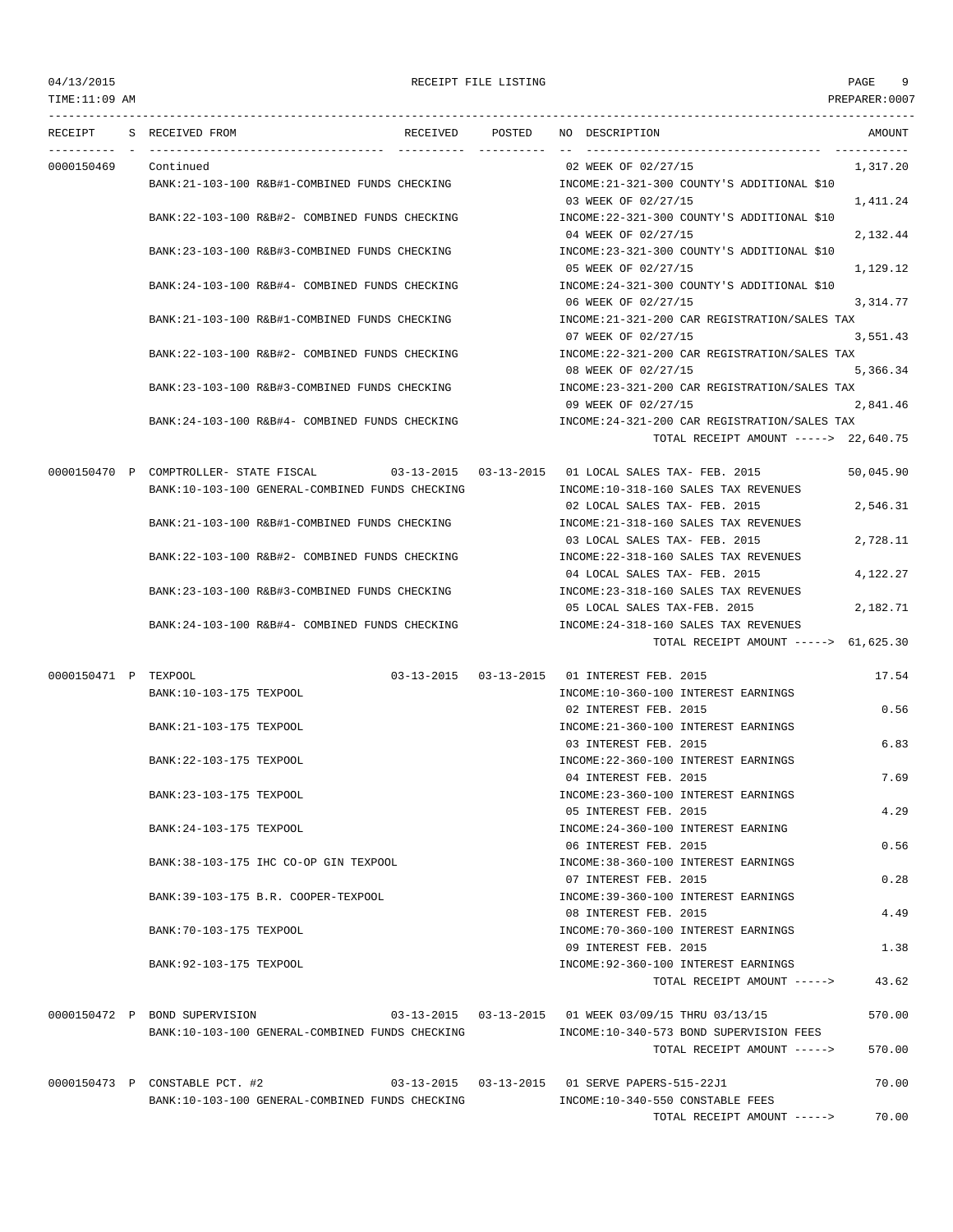| 04/13/2015<br>TIME:11:09 AM |                                                                                                                                              | RECEIPT FILE LISTING             |                                                                                                                                                                                                                                    | PAGE<br>10<br>PREPARER:0007       |
|-----------------------------|----------------------------------------------------------------------------------------------------------------------------------------------|----------------------------------|------------------------------------------------------------------------------------------------------------------------------------------------------------------------------------------------------------------------------------|-----------------------------------|
| RECEIPT                     | S RECEIVED FROM<br>RECEIVED                                                                                                                  | POSTED                           | NO DESCRIPTION                                                                                                                                                                                                                     | AMOUNT                            |
|                             | 0000150474 P FANNIN COUNTY BAIL BONDS<br>BANK:13-103-113 SURETY BAIL BOND FEE                                                                |                                  | INCOME:13-345-113 SURETY BAIL BOND FEE<br>TOTAL RECEIPT AMOUNT ----->                                                                                                                                                              | 240.00<br>240.00                  |
|                             | 0000150475 P DOC'S BAIL BONDS<br>BANK:13-103-113 SURETY BAIL BOND FEE                                                                        |                                  | INCOME:13-345-113 SURETY BAIL BOND FEE<br>TOTAL RECEIPT AMOUNT ----->                                                                                                                                                              | 135.00<br>135.00                  |
|                             | 0000150476 P CARPENTER'S BAIL BONDS 03-13-2015 03-13-2015 01 SURETY BAIL BOND FEES<br>BANK:13-103-113 SURETY BAIL BOND FEE                   |                                  | INCOME:13-345-113 SURETY BAIL BOND FEE<br>TOTAL RECEIPT AMOUNT ----->                                                                                                                                                              | 165.00<br>165.00                  |
|                             | 0000150477 P CITY OF LADONIA<br>BANK: 23-103-100 R&B#3-COMBINED FUNDS CHECKING                                                               |                                  | 03-16-2015  03-16-2015  01 COST OF FUEL TO HAUL ROCK<br>INCOME: 23-370-145 REIMBURSEMENT OF MATERIALS<br>TOTAL RECEIPT AMOUNT ----->                                                                                               | 129.30<br>129.30                  |
| 0000150478 P US BANK        | BANK:10-103-100 GENERAL-COMBINED FUNDS CHECKING                                                                                              |                                  | 03-16-2015  03-16-2015  01 JAN. 2015 INMATE PER DIEM<br>INCOME:10-319-553 INMATE PER DIEM PAYMENT<br>TOTAL RECEIPT AMOUNT -----> 29,522.50                                                                                         | 29,522.50                         |
|                             | 0000150479 P THE AMERICAN BOTTLING COMP. 03-16-2015 03-16-2015 01 COMMISSIONS- DR. PEPPER<br>BANK:10-103-100 GENERAL-COMBINED FUNDS CHECKING |                                  | INCOME:10-370-510 DR. PEPPER COMMISSION<br>TOTAL RECEIPT AMOUNT ----->                                                                                                                                                             | 12.00<br>12.00                    |
|                             | 0000150480 P TEXAS JUVENILE JUSTICE DEPT.<br>BANK:89-103-991 CASH-TJJD-C<br>BANK:89-103-489 CASH-TJJD-N<br>BANK:89-103-189 CASH-TJJD-A       |                                  | 03-16-2015  03-16-2015  01 GRANT C<br>INCOME:89-330-913 TJJD-C-14-074 GRANT<br>02 GRANT N<br>INCOME:89-330-906 TJJD-N-14-074 GRANT<br>03 GRANT A<br>INCOME:89-330-901 TJJD-A-14-074 GRANT<br>TOTAL RECEIPT AMOUNT -----> 21,375.00 | 1,308.00<br>1,692.00<br>18,375.00 |
|                             | 0000150481 P TEXAS COMPTROLLER OF 03-16-2015 03-16-2015 01 WITNESS REIMBURSEMENT<br>BANK: 36-103-136 D. A. FEE CASH ACCT.                    |                                  | INCOME: 36-477-490 MISCELLANEOUS<br>TOTAL RECEIPT AMOUNT ----->                                                                                                                                                                    | 382.34<br>382.34                  |
|                             | 0000150482 P DISTRICT ATTORNEY-FEE ACCT.<br>BANK:10-103-100 GENERAL-COMBINED FUNDS CHECKING                                                  |                                  | 03-16-2015  03-16-2015  01 WITNESS REIMBURSEMENT<br>INCOME:10-475-439 WITNESS EXPENSE<br>TOTAL RECEIPT AMOUNT ----->                                                                                                               | 58.99<br>58.99                    |
|                             | 0000150483 P STAVIS D. CROSSLAND<br>BANK: 95-100-100 PAYROLL CASH                                                                            | 03-17-2015  03-17-2015  01 COBRA | INCOME: 95-370-130 REFUNDS & MISCELLANEOUS<br>TOTAL RECEIPT AMOUNT ----->                                                                                                                                                          | 21.26<br>21.26                    |
|                             | 0000150484 P COUNTY CLERK<br>BANK:10-103-100 GENERAL-COMBINED FUNDS CHECKING                                                                 |                                  | 03-17-2015  03-17-2015  01 DEC. 2014<br>INCOME: 10-318-130 COURT COSTS/ARREST FEES<br>02 DEC. 2014                                                                                                                                 | 5,298.02<br>1,357.18              |
|                             | BANK:10-103-100 GENERAL-COMBINED FUNDS CHECKING<br>BANK:10-103-100 GENERAL-COMBINED FUNDS CHECKING                                           |                                  | INCOME:10-340-560 SHERIFF FEES<br>03 DEC. 2014<br>INCOME:10-340-403 COUNTY CLERK FEES                                                                                                                                              | 15,312.50                         |
|                             | BANK:10-103-100 GENERAL-COMBINED FUNDS CHECKING                                                                                              |                                  | 04 DEC. 2014<br>INCOME:10-370-130 REFUNDS & MISCELLANEOUS                                                                                                                                                                          | 27.66                             |
|                             | BANK:10-103-100 GENERAL-COMBINED FUNDS CHECKING                                                                                              |                                  | 05 DEC. 2014<br>INCOME:10-370-162 COURT REPORTER SERVICE FEE<br>06 DEC. 2014                                                                                                                                                       | 150.96<br>51.47                   |
|                             | BANK:10-103-100 GENERAL-COMBINED FUNDS CHECKING                                                                                              |                                  | INCOME:10-370-163 ADM.OF COURT JUSTICE 10% SB 1417                                                                                                                                                                                 |                                   |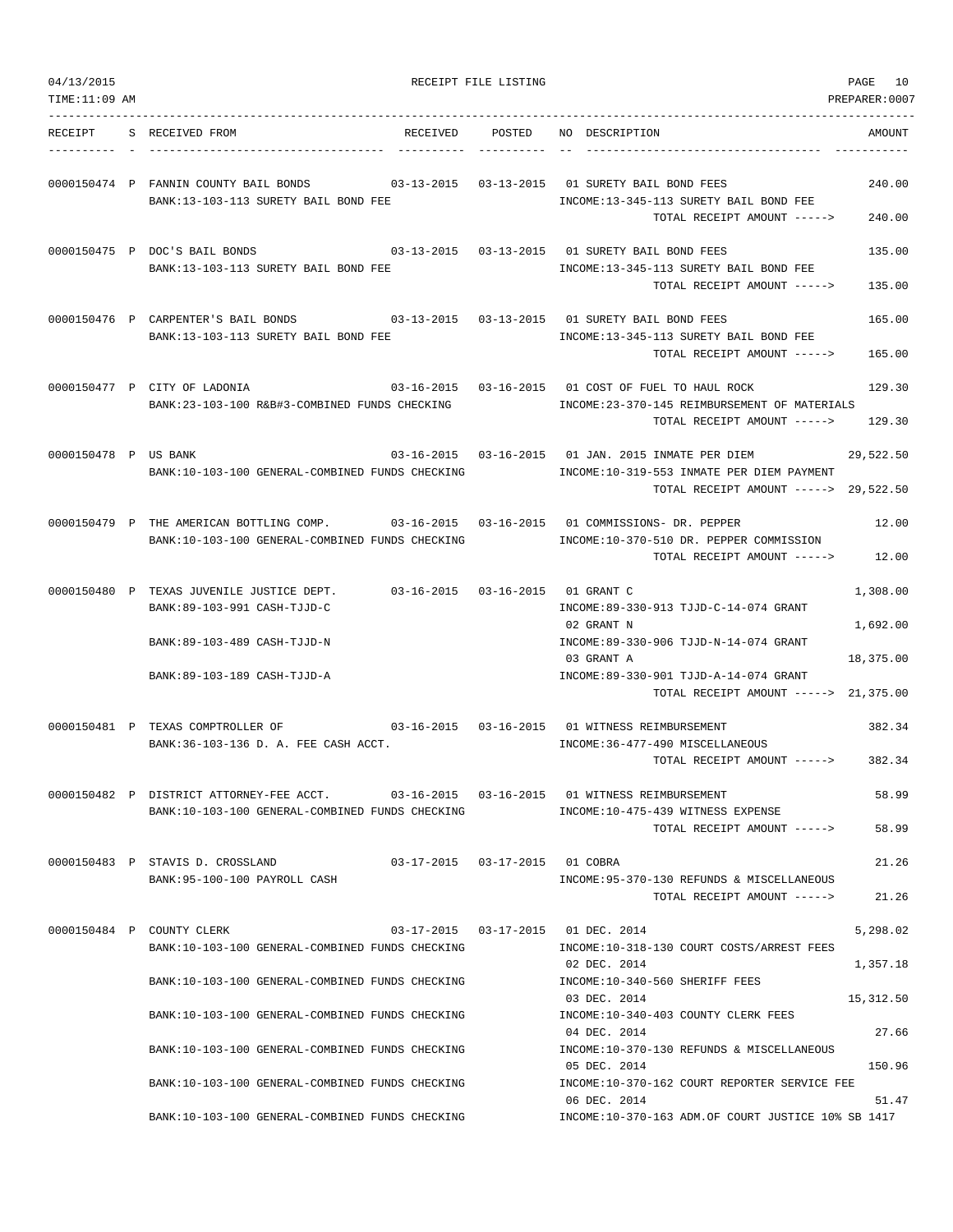# TIME:11:09 AM PREPARER:0007

## 04/13/2015 RECEIPT FILE LISTING PAGE 11

--------------------------------------------------------------------------------------------------------------------------------- RECEIPT S RECEIVED FROM THE RECEIVED POSTED NO DESCRIPTION THE RECEIVED AMOUNT ---------- - ----------------------------------- ---------- ---------- -- ----------------------------------- ----------- 0000150484 Continued 07 DEC. 2014 205.90 BANK:10-103-100 GENERAL-COMBINED FUNDS CHECKING INCOME:10-370-164 TIME PAYMENT FEE 40% SB 1417 08 DEC. 2014 16.06 BANK:10-103-100 GENERAL-COMBINED FUNDS CHECKING INCOME:10-370-166 JUDICIAL SUPP.FEE(60 CENTS) 09 DEC. 2014 116.04 BANK:10-103-100 GENERAL-COMBINED FUNDS CHECKING INCOME:10-370-167 JUROR REIMB.FEE 10 DEC. 2014 4.00 BANK:10-103-100 GENERAL-COMBINED FUNDS CHECKING INCOME:10-340-400 COUNTY JUDGE FEES 11 DEC. 2014 726.17 BANK:10-103-100 GENERAL-COMBINED FUNDS CHECKING INCOME:10-340-475 DISTRICT ATTORNEY FEES 12 DEC. 2014 50.32 BANK:10-103-100 GENERAL-COMBINED FUNDS CHECKING INCOME:10-340-601 C.C.6TH COURT OF APPEALS FEE 13 DEC. 2014 1,392.38 BANK:10-103-100 GENERAL-COMBINED FUNDS CHECKING INCOME:10-318-132 ATTORNEYS & DOCTORS 14 DEC. 2014 0.94 BANK:10-103-100 GENERAL-COMBINED FUNDS CHECKING INCOME:10-360-100 INTEREST EARNINGS 15 DEC. 2014 585.48 BANK:11-103-100 C.H. SECURITY-COMBINED FUNDS CKING INCOME:11-340-600 COUNTY CLERK FEES 16 DEC. 2014 52.00 BANK:12-103-100 CO.CLK.VITAL STAT.-COMB.FUNDS CKING INCOME:12-370-134 CO.CLK.VITAL STAT.FEE 17 DEC. 2014 50.10 BANK:17-103-100 PROB.JUDGES ED.-COMB. FUNDS CKING INCOME:17-340-131 PROBATE JUDGES EDUCATION 18 DEC. 2014 4,212.12 BANK:18-103-100 CO.CLK.REC.MNGMT.-COMB.FUNDS CKING INCOME:18-370-133 CO.CLERK PRESERVE REC FEE 19 DEC. 2014 785.54 BANK:20-103-100 CO.OFF.REC.MNGMT-COMB. FUNDS CKING INCOME:20-370-135 CO.OFFICE REC.MNGMT.FEE 20 DEC. 2014 352.24 BANK:35-103-100 LAW LIBRARY-COMBINED FUND CHECKING INCOME:35-340-403 COUNTY CLERK FEES 21 DEC. 2014 1,244.51 BANK:21-103-100 R&B#1-COMBINED FUNDS CHECKING INCOME:21-350-403 COUNTY CLERK FINES 22 DEC. 2014 1,333.36 BANK:22-103-100 R&B#2- COMBINED FUNDS CHECKING INCOME:22-350-403 COUNTY CLERK FINES 23 DEC. 2014 2,014.76 BANK:23-103-100 R&B#3-COMBINED FUNDS CHECKING INCOME:23-350-403 COUNTY CLERK FINES 24 DEC. 2014 1,066.80 BANK:24-103-100 R&B#4- COMBINED FUNDS CHECKING INCOME:24-350-403 COUNTY CLERK FINES 25 DEC. 2014 102.94 BANK:51-103-100 CO.& DIST.COURT TECHNOLOGY-COMB.FUN INCOME:51-370-440 CO.& DIST.CT.TECHNOLOGY FEE 26 DEC. 2014 100.64 BANK:52-103-100 COURT RECORDS PRESERVATION-COMB.FUN INCOME:52-370-133 COURT RECORDS PRESERVATION FEE 27 DEC. 2014 4,270.21 BANK:53-103-100 CO.CLK.REC.ARCHIVE -COMB.FUNDS CKIN INCOME:53-370-133 CO.CLERK RECORDS ARCHIVE FEE 28 DEC. 2014 275.64 BANK:59-103-100 DRUG COURT-COMBINED FUNDS INCOME:59-370-425 DRUG COURT FEE TOTAL RECEIPT AMOUNT -----> 41,155.94 0000150485 P FANNIN COUNTY OPERATING FUND 03-18-2015 03-18-2015 01 R & M- 2015 FORD INSP. 16.75 BANK:56-103-156 CASH-F C SHERIFF FORFEITURE INCOME:56-560-454 R&M AUTO TOTAL RECEIPT AMOUNT -----> 16.75 0000150486 P TEXOMA AREA PARATRANSIT 03-18-2015 03-18-2015 01 INVOICE 2115 & 3115 300.00 BANK:24-103-100 R&B#4- COMBINED FUNDS CHECKING INCOME:24-370-147 OFFICE RENTAL TOTAL RECEIPT AMOUNT -----> 300.00 0000150487 P APPRAISAL DISTRICT 03-18-2015 03-18-2015 01 TAXES 51,516.03 BANK:10-103-100 GENERAL-COMBINED FUNDS CHECKING INCOME:10-310-110 CURRENT TAXES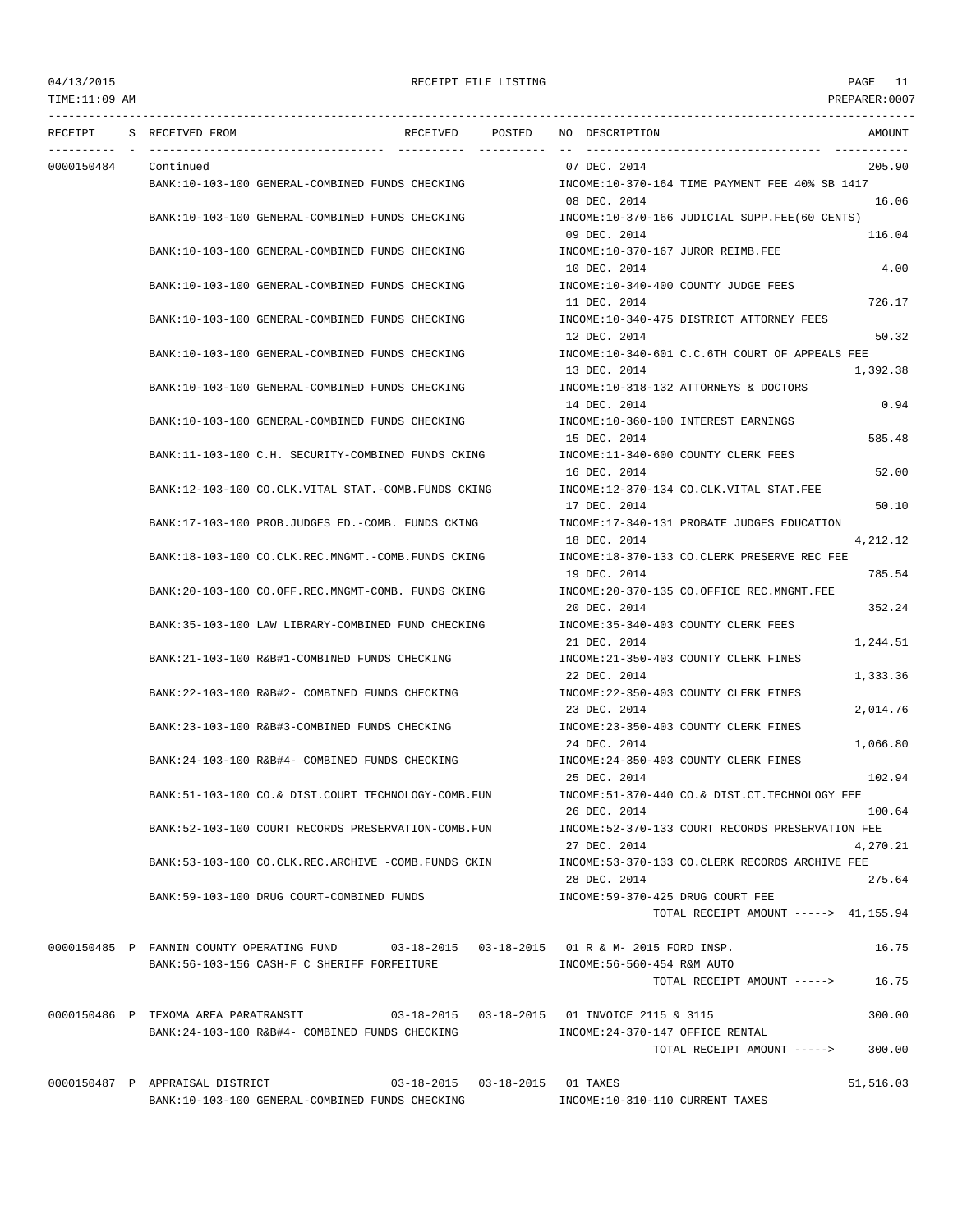## 04/13/2015 RECEIPT FILE LISTING PAGE 12 TIME:11:09 AM PREPARER:0007

--------------------------------------------------------------------------------------------------------------------------------- RECEIPT S RECEIVED FROM THE RECEIVED POSTED NO DESCRIPTION THE RECEIVED AMOUNT ---------- - ----------------------------------- ---------- ---------- -- ----------------------------------- ----------- 0000150487 Continued 02 TAXES 2,621.11 BANK:21-103-100 R&B#1-COMBINED FUNDS CHECKING INCOME:21-310-110 CURRENT TAXES 03 TAXES 2,808.25 BANK:22-103-100 R&B#2- COMBINED FUNDS CHECKING INCOME:22-310-110 CURRENT TAXES 04 TAXES 4.243.36 BANK:23-103-100 R&B#3-COMBINED FUNDS CHECKING INCOME:23-310-110 CURRENT TAXES 05 TAXES 2,246.83 BANK:24-103-100 R&B#4- COMBINED FUNDS CHECKING INCOME:24-310-110 CURRENT TAXES 06 TAXES 1,659.74 BANK:10-103-100 GENERAL-COMBINED FUNDS CHECKING INCOME:10-310-120 DELINQUENT TAXES 07 TAXES 83.51 BANK:21-103-100 R&B#1-COMBINED FUNDS CHECKING INCOME:21-310-120 DELINOUENT TAXES 08 TAXES 89.47 BANK:22-103-100 R&B#2- COMBINED FUNDS CHECKING INCOME:22-310-120 DELINQUENT TAXES 09 TAXES 135.19 BANK:23-103-100 R&B#3-COMBINED FUNDS CHECKING INCOME:23-310-120 DELINOUENT TAXES 10 TAXES 71.59 BANK:24-103-100 R&B#4- COMBINED FUNDS CHECKING INCOME:24-310-120 DELINQUENT TAXES TOTAL RECEIPT AMOUNT -----> 65,475.08 0000150488 P BOND SUPERVISION 03-20-2015 03-20-2015 01 WEEK OF 03/16/15 THRU 03/20/15 530.00 BANK:10-103-100 GENERAL-COMBINED FUNDS CHECKING INCOME:10-340-573 BOND SUPERVISION FEES  $T$ OTAL RECEIPT AMOUNT  $---$ > 530.00 0000150489 P THE COOKE LAW FIRM P.C. 03-20-2015 03-20-2015 01 SERVICE ON BRANDY BRETTON 210.00 BANK:10-103-100 GENERAL-COMBINED FUNDS CHECKING INCOME:10-340-550 CONSTABLE FEES TOTAL RECEIPT AMOUNT -----> 210.00 0000150490 P TEXAS ASSOCIATION OF COUNTIES 03-23-2015 03-23-2015 01 SUPPLEMENT FOR REPAIRS 663.20 BANK:23-103-100 R&B#3-COMBINED FUNDS CHECKING INCOME:23-623-458 R & M MACHINERY PARTS TOTAL RECEIPT AMOUNT -----> 663.20 0000150491 P DOC'S BAIL BONDS 03-23-2015 03-23-2015 01 SETTLEMENT AGREEMENT IN 250.00 BANK:10-103-100 GENERAL-COMBINED FUNDS CHECKING INCOME:10-352-201 BOND FORFEITURES TOTAL RECEIPT AMOUNT -----> 250.00 0000150492 P DOC'S BAIL BONDS 03-23-2015 03-23-2015 01 SETTLEMENT AGREEMENT 250.00 BANK:10-103-100 GENERAL-COMBINED FUNDS CHECKING INCOME:10-352-201 BOND FORFEITURES TOTAL RECEIPT AMOUNT -----> 250.00 0000150493 P FANNIN COUNTY BAIL BONDS 03-23-2015 03-23-2015 01 SETTLEMENT AGREEMENT CAUSE 125.00 BANK:10-103-100 GENERAL-COMBINED FUNDS CHECKING INCOME:10-352-201 BOND FORFEITURES TOTAL RECEIPT AMOUNT -----> 125.00 0000150494 P FANNIN COUNTY BAIL BONDS 03-23-2015 03-23-2015 01 SETTLEMENT AGREEMENT CAUSE 125.00 BANK:10-103-100 GENERAL-COMBINED FUNDS CHECKING INCOME:10-352-201 BOND FORFEITURES TOTAL RECEIPT AMOUNT -----> 125.00 0000150495 P FANNIN COUNTY CSCD 03-23-2015 03-23-2015 01 BLOOD DRAWS 147.05 BANK:36-103-136 D. A. FEE CASH ACCT. INCOME:36-370-130 REFUNDS & MISCELLANEOUS TOTAL RECEIPT AMOUNT -----> 147.05 0000150496 P GOVERNOR-FISCAL 03-24-2015 03-24-2015 01 STRUCTURED FAMILY THERAPY 10,000.00 BANK:89-103-689 CASH-STRUCTURAL FAM.THER.GRANT OOG INCOME:89-330-908 STRUCTURAL FAM.THER.GRANT OOG TOTAL RECEIPT AMOUNT -----> 10,000.00 0000150497 P TEXAS DEPT. OF PUBLIC SAFETY 03-24-2015 03-24-2015 01 JVC KENWOOD 15,646.89 BANK:44-103-100 HOMELAND SECURITY-COMB.FUND CHKING INCOME:44-330-421 2014 HOMELAND SECURITY TOTAL RECEIPT AMOUNT -----> 15,646.89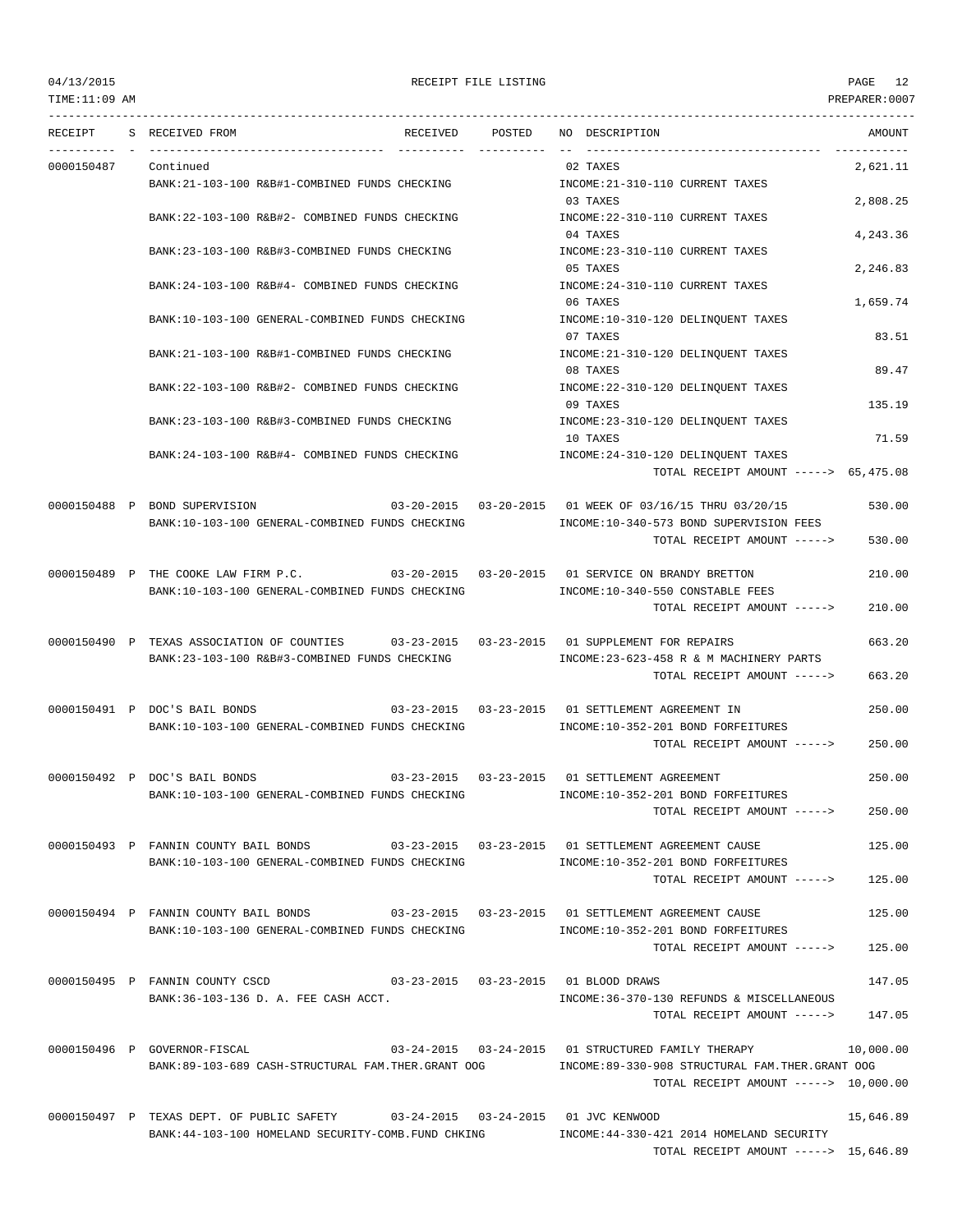| 04/13/2015 |  |
|------------|--|
|------------|--|

RECEIPT FILE LISTING **PAGE** 13

| TIME:11:09 AM |                                                                                                  |                 | PREPARER:0007                                                                                    |
|---------------|--------------------------------------------------------------------------------------------------|-----------------|--------------------------------------------------------------------------------------------------|
| RECEIPT       | S RECEIVED FROM                                                                                  | RECEIVED POSTED | NO DESCRIPTION<br>AMOUNT                                                                         |
|               | 0000150498 P TEXAS DEPT. OF PUBLIC SAFETY<br>BANK:44-103-100 HOMELAND SECURITY-COMB. FUND CHKING |                 | 03-24-2015  03-24-2015  01  JVC KENWOOD<br>6,727.00<br>INCOME: 44-330-421 2014 HOMELAND SECURITY |
|               |                                                                                                  |                 | 6,727.00<br>TOTAL RECEIPT AMOUNT ----->                                                          |
|               | 0000150499 P COUNTY CLERK                                                                        |                 | 03-24-2015  03-24-2015  01 JAN.  2015<br>5,702.20                                                |
|               | BANK:10-103-100 GENERAL-COMBINED FUNDS CHECKING                                                  |                 | INCOME:10-318-130 COURT COSTS/ARREST FEES                                                        |
|               | BANK:10-103-100 GENERAL-COMBINED FUNDS CHECKING                                                  |                 | 02 JAN. 2015<br>1,712.81<br>INCOME:10-340-560 SHERIFF FEES<br>03 JAN. 2015<br>15,952.58          |
|               | BANK:10-103-100 GENERAL-COMBINED FUNDS CHECKING                                                  |                 | INCOME:10-340-403 COUNTY CLERK FEES                                                              |
|               |                                                                                                  |                 | 195.65<br>04 JAN. 2015                                                                           |
|               | BANK:10-103-100 GENERAL-COMBINED FUNDS CHECKING                                                  |                 | INCOME:10-370-162 COURT REPORTER SERVICE FEE<br>05 JAN. 2015<br>57.43                            |
|               | BANK:10-103-100 GENERAL-COMBINED FUNDS CHECKING                                                  |                 | INCOME:10-370-163 ADM.OF COURT JUSTICE 10% SB 1417                                               |
|               | BANK:10-103-100 GENERAL-COMBINED FUNDS CHECKING                                                  |                 | 06 JAN, 2015<br>229.70<br>INCOME:10-370-164 TIME PAYMENT FEE 40% SB 1417                         |
|               | BANK:10-103-100 GENERAL-COMBINED FUNDS CHECKING                                                  |                 | 07 JAN. 2015<br>17.04<br>INCOME:10-370-166 JUDICIAL SUPP.FEE(60 CENTS)                           |
|               |                                                                                                  |                 | 08 JAN. 2015<br>115.38                                                                           |
|               | BANK:10-103-100 GENERAL-COMBINED FUNDS CHECKING                                                  |                 | INCOME:10-370-167 JUROR REIMB.FEE<br>09 JAN. 2015<br>9.00                                        |
|               | BANK:10-103-100 GENERAL-COMBINED FUNDS CHECKING                                                  |                 | INCOME:10-340-400 COUNTY JUDGE FEES                                                              |
|               |                                                                                                  |                 | 721.05<br>10 JAN. 2015                                                                           |
|               | BANK:10-103-100 GENERAL-COMBINED FUNDS CHECKING                                                  |                 | INCOME:10-340-475 DISTRICT ATTORNEY FEES<br>60.22<br>11 JAN. 2015                                |
|               | BANK:10-103-100 GENERAL-COMBINED FUNDS CHECKING                                                  |                 | INCOME:10-340-601 C.C.6TH COURT OF APPEALS FEE                                                   |
|               |                                                                                                  |                 | 12 JAN. 2015<br>1,912.27                                                                         |
|               | BANK:10-103-100 GENERAL-COMBINED FUNDS CHECKING                                                  |                 | INCOME:10-318-132 ATTORNEYS & DOCTORS<br>13 JAN. 2015<br>0.88                                    |
|               | BANK:10-103-100 GENERAL-COMBINED FUNDS CHECKING                                                  |                 | INCOME:10-360-100 INTEREST EARNINGS                                                              |
|               |                                                                                                  |                 | 622.69<br>14 JAN. 2015<br>INCOME:11-340-600 COUNTY CLERK FEES                                    |
|               | BANK:11-103-100 C.H. SECURITY-COMBINED FUNDS CKING                                               |                 | 15 JAN. 2015<br>61.00                                                                            |
|               | BANK:12-103-100 CO.CLK.VITAL STAT.-COMB.FUNDS CKING                                              |                 | INCOME:12-370-134 CO.CLK.VITAL STAT.FEE                                                          |
|               | BANK:17-103-100 PROB.JUDGES ED.-COMB. FUNDS CKING                                                |                 | 55.00<br>16 JAN. 2015<br>INCOME: 17-340-131 PROBATE JUDGES EDUCATION                             |
|               |                                                                                                  |                 | 17 JAN. 2015<br>4,551.46                                                                         |
|               | BANK: 18-103-100 CO. CLK. REC. MNGMT. - COMB. FUNDS CKING                                        |                 | INCOME:18-370-133 CO.CLERK PRESERVE REC FEE                                                      |
|               | BANK:20-103-100 CO.OFF.REC.MNGMT-COMB. FUNDS CKING                                               |                 | 793.05<br>18 JAN. 2015<br>INCOME: 20-370-135 CO.OFFICE REC.MNGMT.FEE                             |
|               |                                                                                                  |                 | 19 JAN. 2015<br>456.53                                                                           |
|               | BANK:35-103-100 LAW LIBRARY-COMBINED FUND CHECKING                                               |                 | INCOME: 35-340-403 COUNTY CLERK FEES                                                             |
|               | BANK: 21-103-100 R&B#1-COMBINED FUNDS CHECKING                                                   |                 | 20 JAN. 2015<br>1,001.62<br>INCOME: 21-350-403 COUNTY CLERK FINES                                |
|               |                                                                                                  |                 | 21 JAN. 2015<br>1,073.13                                                                         |
|               | BANK: 22-103-100 R&B#2- COMBINED FUNDS CHECKING                                                  |                 | INCOME: 22-350-403 COUNTY CLERK FINES<br>22 JAN. 2015<br>1,621.54                                |
|               | BANK: 23-103-100 R&B#3-COMBINED FUNDS CHECKING                                                   |                 | INCOME: 23-350-403 COUNTY CLERK FINES                                                            |
|               |                                                                                                  |                 | 23 JAN. 2015<br>858.59                                                                           |
|               | BANK: 24-103-100 R&B#4- COMBINED FUNDS CHECKING                                                  |                 | INCOME: 24-350-403 COUNTY CLERK FINES<br>109.08<br>24 JAN. 2015                                  |
|               | BANK: 51-103-100 CO.& DIST.COURT TECHNOLOGY-COMB.FUN                                             |                 | INCOME: 51-370-440 CO.& DIST.CT. TECHNOLOGY FEE                                                  |
|               |                                                                                                  |                 | 25 JAN. 2015<br>120.44                                                                           |
|               | BANK: 52-103-100 COURT RECORDS PRESERVATION-COMB. FUN                                            |                 | INCOME: 52-370-133 COURT RECORDS PRESERVATION FEE<br>26 JAN. 2015<br>4,620.00                    |
|               | BANK:53-103-100 CO.CLK.REC.ARCHIVE -COMB.FUNDS CKIN                                              |                 | INCOME: 53-370-133 CO.CLERK RECORDS ARCHIVE FEE                                                  |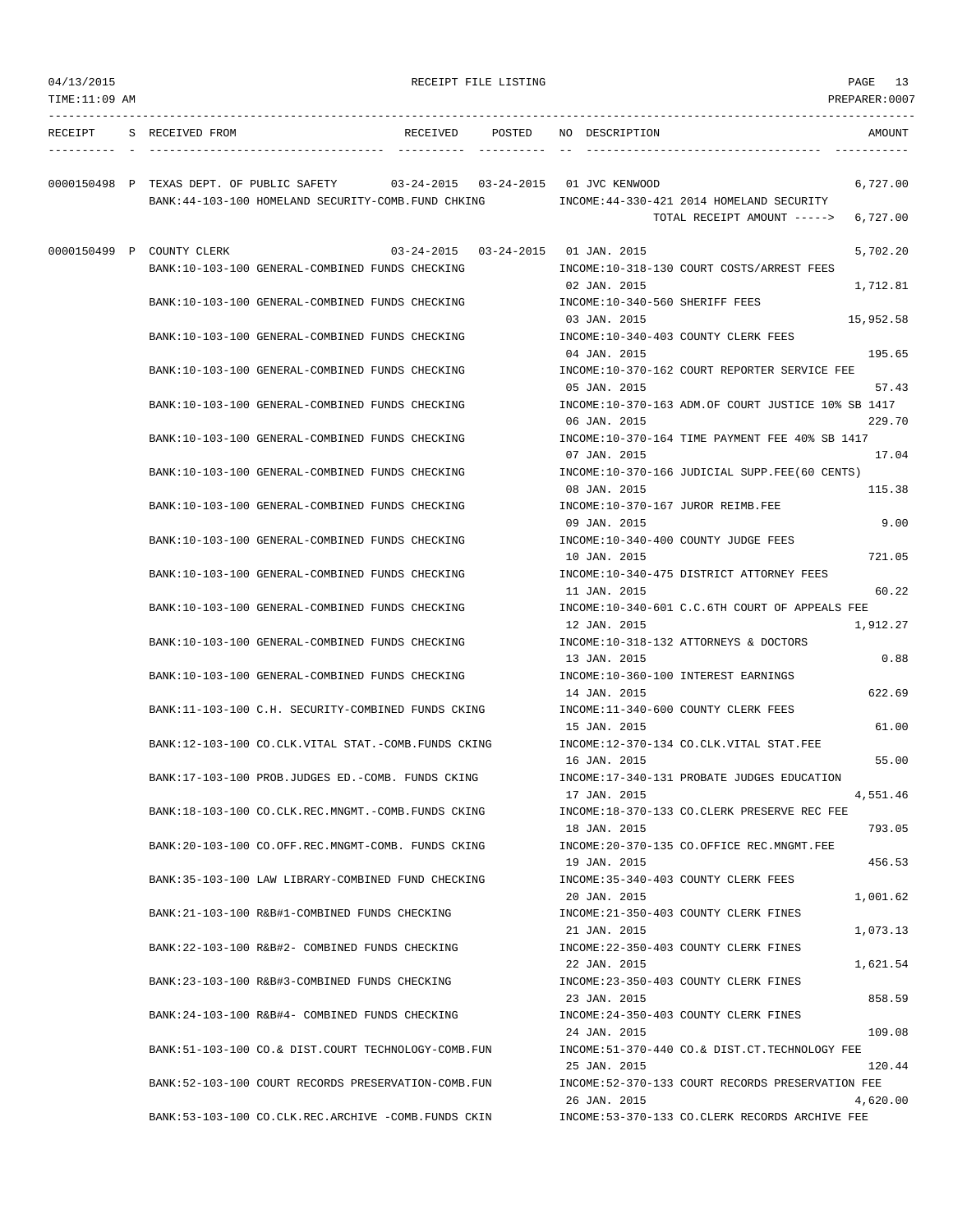| 04/13/2015<br>RECEIPT FILE LISTING | PAGE | 14 |
|------------------------------------|------|----|
|------------------------------------|------|----|

| TIME:11:09 AM        |                                                 |                                   | PREPARER: 0007                                                                                                                                        |
|----------------------|-------------------------------------------------|-----------------------------------|-------------------------------------------------------------------------------------------------------------------------------------------------------|
|                      | RECEIPT S RECEIVED FROM                         |                                   | RECEIVED POSTED NO DESCRIPTION<br>AMOUNT                                                                                                              |
| 0000150499 Continued |                                                 |                                   | 27 JAN. 2015<br>271.46                                                                                                                                |
|                      | BANK:59-103-100 DRUG COURT-COMBINED FUNDS       |                                   | INCOME: 59-370-425 DRUG COURT FEE                                                                                                                     |
|                      |                                                 |                                   | TOTAL RECEIPT AMOUNT -----> 42,901.80                                                                                                                 |
| 0000150500 P TAX A/C | BANK:10-103-100 GENERAL-COMBINED FUNDS CHECKING |                                   | 03-24-2015  03-24-2015  01 JAN, 2015- TABC-5%  COUNTY<br>23.50<br>INCOME:10-320-200 ALCOHLIC BEVERAGE LICENSE<br>23.50<br>TOTAL RECEIPT AMOUNT -----> |
| 0000150501 P TAX A/C |                                                 |                                   | 03-24-2015  03-24-2015  01 TABC-FEB. 2015-COUNTY FEES<br>825.00                                                                                       |
|                      | BANK:10-103-100 GENERAL-COMBINED FUNDS CHECKING |                                   | INCOME:10-320-200 ALCOHLIC BEVERAGE LICENSE                                                                                                           |
|                      |                                                 |                                   | 825.00<br>TOTAL RECEIPT AMOUNT ----->                                                                                                                 |
| 0000150502 P TAX A/C |                                                 |                                   | 03-24-2015 03-24-2015 01 168 TITLES WEEK 03/13/15<br>840.00                                                                                           |
|                      | BANK:10-103-100 GENERAL-COMBINED FUNDS CHECKING |                                   | INCOME:10-321-250 COMMISSION ON CAR TITLES<br>TOTAL RECEIPT AMOUNT -----><br>840.00                                                                   |
| 0000150503 P TAX A/C |                                                 |                                   | 03-24-2015  03-24-2015  01 WEEK 03/13/15                                                                                                              |
|                      | BANK:10-103-100 GENERAL-COMBINED FUNDS CHECKING |                                   | 1,876.95<br>INCOME:10-321-200 COMMISSIONS ON CAR REGIST                                                                                               |
|                      |                                                 |                                   | 02 WEEK 03/13/15<br>1,354.58                                                                                                                          |
|                      | BANK: 21-103-100 R&B#1-COMBINED FUNDS CHECKING  |                                   | INCOME: 21-321-300 COUNTY'S ADDITIONAL \$10<br>03 WEEK 03/13/15<br>1,451.30                                                                           |
|                      | BANK:22-103-100 R&B#2- COMBINED FUNDS CHECKING  |                                   | INCOME: 22-321-300 COUNTY'S ADDITIONAL \$10<br>04 WEEK 03/13/15                                                                                       |
|                      | BANK: 23-103-100 R&B#3-COMBINED FUNDS CHECKING  |                                   | 2,192.96<br>INCOME: 23-321-300 COUNTY'S ADDITIONAL \$10                                                                                               |
|                      | BANK:24-103-100 R&B#4- COMBINED FUNDS CHECKING  |                                   | 05 WEEK 03/13/15<br>1,161.16<br>INCOME: 24-321-300 COUNTY'S ADDITIONAL \$10                                                                           |
|                      |                                                 |                                   | 3,923.54<br>06 WEEK 03/13/15                                                                                                                          |
|                      | BANK: 21-103-100 R&B#1-COMBINED FUNDS CHECKING  |                                   | INCOME: 21-321-200 CAR REGISTRATION/SALES TAX<br>4,203.66<br>07 WEEK 03/13/15                                                                         |
|                      | BANK: 22-103-100 R&B#2- COMBINED FUNDS CHECKING |                                   | INCOME:22-321-200 CAR REGISTRATION/SALES TAX                                                                                                          |
|                      | BANK: 23-103-100 R&B#3-COMBINED FUNDS CHECKING  |                                   | 08 WEEK 03/13/15<br>6,351.88<br>INCOME: 23-321-200 CAR REGISTRATION/SALES TAX                                                                         |
|                      |                                                 |                                   | 09 WEEK 03/13/15<br>3,363.29                                                                                                                          |
|                      | BANK:24-103-100 R&B#4- COMBINED FUNDS CHECKING  |                                   | INCOME:24-321-200 CAR REGISTRATION/SALES TAX<br>TOTAL RECEIPT AMOUNT $---25,879.32$                                                                   |
| 0000150504 P TAX A/C |                                                 |                                   | 5.70<br>03-24-2015  03-24-2015  01 WEEK 03/13/15                                                                                                      |
|                      | BANK:10-103-100 GENERAL-COMBINED FUNDS CHECKING |                                   | INCOME:10-321-200 COMMISSIONS ON CAR REGIST                                                                                                           |
|                      |                                                 |                                   | 02 WEEK 03/13/15<br>6.60                                                                                                                              |
|                      | BANK: 21-103-100 R&B#1-COMBINED FUNDS CHECKING  |                                   | INCOME: 21-321-300 COUNTY'S ADDITIONAL \$10                                                                                                           |
|                      | BANK: 22-103-100 R&B#2- COMBINED FUNDS CHECKING |                                   | 7.07<br>03 WEEK 03/13/15<br>INCOME: 22-321-300 COUNTY'S ADDITIONAL \$10                                                                               |
|                      |                                                 |                                   | 10.68<br>04 WEEK 03/13/15                                                                                                                             |
|                      | BANK: 23-103-100 R&B#3-COMBINED FUNDS CHECKING  |                                   | INCOME: 23-321-300 COUNTY'S ADDITIONAL \$10<br>5.65<br>05 WEEK 03/13/15                                                                               |
|                      | BANK: 24-103-100 R&B#4- COMBINED FUNDS CHECKING |                                   | INCOME: 24-321-300 COUNTY'S ADDITIONAL \$10                                                                                                           |
|                      | BANK: 21-103-100 R&B#1-COMBINED FUNDS CHECKING  |                                   | 06 WEEK 03/13/15<br>179.01<br>INCOME: 21-321-200 CAR REGISTRATION/SALES TAX                                                                           |
|                      |                                                 |                                   | 191.79<br>07 WEEK 03/13/15                                                                                                                            |
|                      | BANK: 22-103-100 R&B#2- COMBINED FUNDS CHECKING |                                   | INCOME: 22-321-200 CAR REGISTRATION/SALES TAX                                                                                                         |
|                      | BANK: 23-103-100 R&B#3-COMBINED FUNDS CHECKING  |                                   | 289.81<br>08 WEEK 03/13/15<br>INCOME: 23-321-200 CAR REGISTRATION/SALES TAX                                                                           |
|                      |                                                 |                                   | 09 WEEK 03/13/15<br>153.46                                                                                                                            |
|                      | BANK: 24-103-100 R&B#4- COMBINED FUNDS CHECKING |                                   | INCOME: 24-321-200 CAR REGISTRATION/SALES TAX<br>849.77<br>TOTAL RECEIPT AMOUNT ----->                                                                |
|                      | 0000150505 P TEXAS ASSOCIATION OF COUNTIES      | $03 - 24 - 2015$ $03 - 24 - 2015$ | 01 BOOT CAMP REIMBURSEMENT<br>121.90                                                                                                                  |
|                      | BANK:10-103-100 GENERAL-COMBINED FUNDS CHECKING |                                   | INCOME:10-499-427 OUT OF COUNTY TRAVEL                                                                                                                |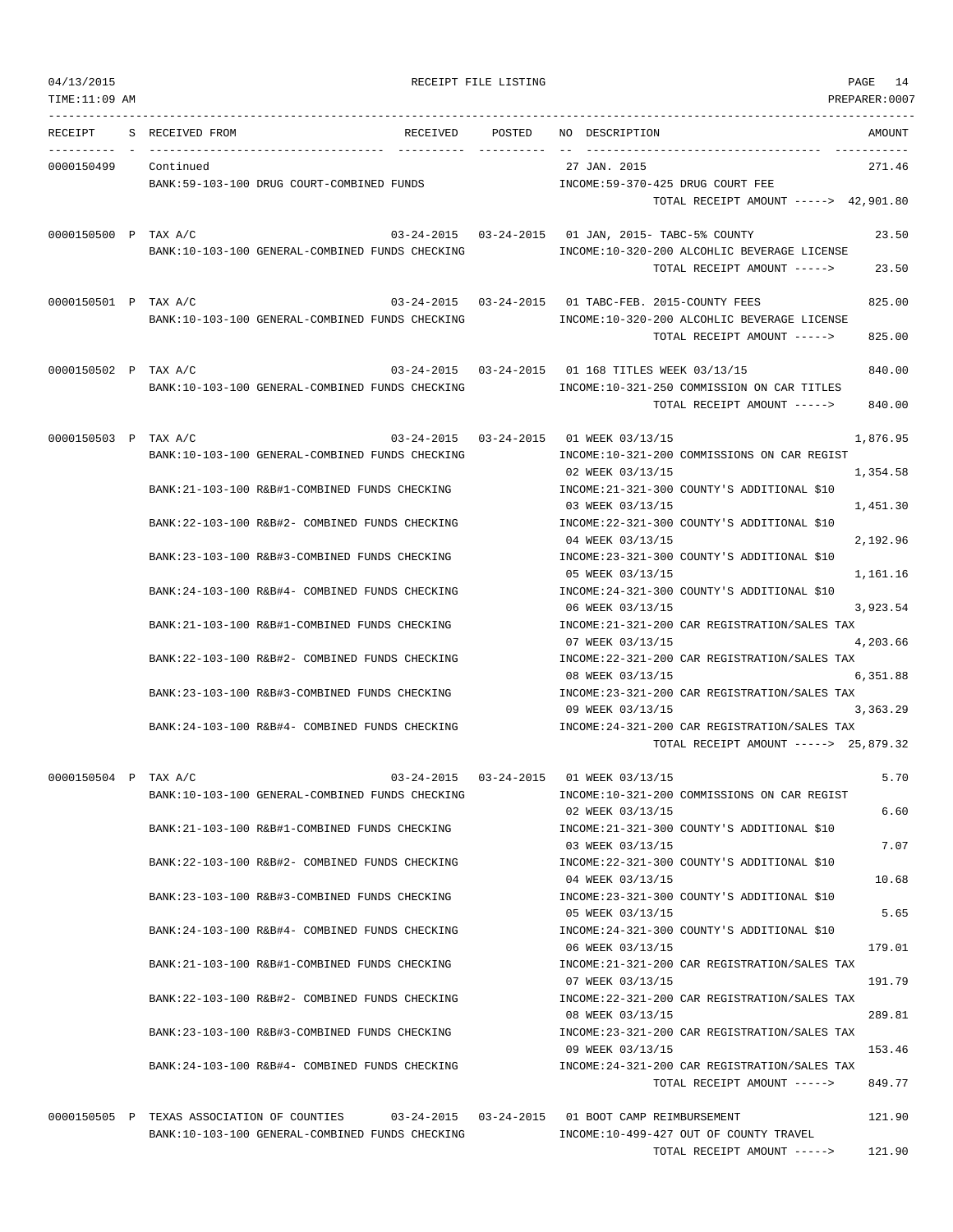| 04/13/2015 |  |
|------------|--|
|------------|--|

| 04/13/2015     |                                                                                                                                        | RECEIPT FILE LISTING |                                                                                                                                                | PAGE<br>15         |
|----------------|----------------------------------------------------------------------------------------------------------------------------------------|----------------------|------------------------------------------------------------------------------------------------------------------------------------------------|--------------------|
| TIME: 11:09 AM |                                                                                                                                        |                      |                                                                                                                                                | PREPARER:0007      |
|                | RECEIPT S RECEIVED FROM                                                                                                                |                      | RECEIVED POSTED NO DESCRIPTION                                                                                                                 | AMOUNT             |
|                | 0000150506 P JUVENILE PROBATION<br>BANK:87-103-187 CASH-JUVENILE PROBATION                                                             |                      | 03-24-2015  03-24-2015  01 COURT COST, MEDICAL EXPENSES<br>INCOME:87-340-577 JUVENILE PROBATION COURT COSTS<br>02 COURT COST, MEDICAL EXPENSES | 5.00<br>71.50      |
|                | BANK: 87-103-187 CASH-JUVENILE PROBATION                                                                                               |                      | INCOME:87-340-575 JUVENILE PROBATION FEES<br>03 COURT COST, MEDICAL EXPENSES                                                                   | 140.00             |
|                | BANK: 89-103-991 CASH-TJJD-C                                                                                                           |                      | INCOME: 89-586-415 RESIDENTIAL<br>TOTAL RECEIPT AMOUNT ----->                                                                                  | 216.50             |
|                | 0000150507 P JUVENILE PROBATION<br>BANK:87-103-187 CASH-JUVENILE PROBATION                                                             |                      | INCOME:87-340-575 JUVENILE PROBATION FEES<br>02 DEFERRED FEES, RESTITUTION                                                                     | 90.00<br>40.00     |
|                | BANK:87-103-187 CASH-JUVENILE PROBATION                                                                                                |                      | INCOME:87-340-576 JUVENILE PROBATION RESTITUTION<br>TOTAL RECEIPT AMOUNT ----->                                                                | 130.00             |
|                | 0000150508 P JUVENILE PROBATION<br>BANK:87-103-187 CASH-JUVENILE PROBATION                                                             |                      | 03-24-2015  03-24-2015  01 PROBATION FEES-PID-2066<br>INCOME:87-340-575 JUVENILE PROBATION FEES<br>TOTAL RECEIPT AMOUNT ----->                 | 50.00<br>50.00     |
|                | 0000150509 P JUVENILE PROBATION                                                                                                        |                      | 03-24-2015  03-24-2015  01 DEFERRED PROSECUTION FEES                                                                                           | 5.00               |
|                | BANK:87-103-187 CASH-JUVENILE PROBATION                                                                                                |                      | INCOME:87-340-575 JUVENILE PROBATION FEES<br>TOTAL RECEIPT AMOUNT ----->                                                                       | 5.00               |
|                | 0000150510 P APPRAISAL DISTRICT<br>$03-25-2015$ $03-25-2015$ $01$ TAXES<br>BANK:10-103-100 GENERAL-COMBINED FUNDS CHECKING             |                      | INCOME:10-310-110 CURRENT TAXES                                                                                                                | 37, 454.27         |
|                | BANK:10-103-100 GENERAL-COMBINED FUNDS CHECKING                                                                                        |                      | 02 TAXES<br>INCOME:10-321-901 TAX CERTIFICATES<br>03 TAXES                                                                                     | 394.86<br>1,905.65 |
|                | BANK:21-103-100 R&B#1-COMBINED FUNDS CHECKING                                                                                          |                      | INCOME: 21-310-110 CURRENT TAXES<br>04 TAXES                                                                                                   | 2,041.71           |
|                | BANK: 22-103-100 R&B#2- COMBINED FUNDS CHECKING<br>BANK:23-103-100 R&B#3-COMBINED FUNDS CHECKING                                       |                      | INCOME: 22-310-110 CURRENT TAXES<br>05 TAXES<br>INCOME: 23-310-110 CURRENT TAXES                                                               | 3,085.10           |
|                | BANK: 24-103-100 R&B#4- COMBINED FUNDS CHECKING                                                                                        |                      | 06 TAXES<br>INCOME: 24-310-110 CURRENT TAXES                                                                                                   | 1,633.54           |
|                | BANK:10-103-100 GENERAL-COMBINED FUNDS CHECKING                                                                                        |                      | 07 TAXES<br>INCOME:10-310-120 DELINQUENT TAXES<br>08 TAXES                                                                                     | 674.40<br>34.31    |
|                | BANK: 21-103-100 R&B#1-COMBINED FUNDS CHECKING                                                                                         |                      | INCOME: 21-310-120 DELINQUENT TAXES<br>09 TAXES                                                                                                | 36.76              |
|                | BANK:22-103-100 R&B#2- COMBINED FUNDS CHECKING<br>BANK: 23-103-100 R&B#3-COMBINED FUNDS CHECKING                                       |                      | INCOME: 22-310-120 DELINQUENT TAXES<br>10 TAXES<br>INCOME: 23-310-120 DELINOUENT TAXES                                                         | 55.55              |
|                | BANK: 24-103-100 R&B#4- COMBINED FUNDS CHECKING                                                                                        |                      | 11 TAXES<br>INCOME: 24-310-120 DELINQUENT TAXES                                                                                                | 29.42              |
|                | 0000150511 P TEXAS ASSOCIATION OF COUNTIES                                                                                             |                      | TOTAL RECEIPT AMOUNT -----> 47,345.57                                                                                                          | 18,598.75          |
|                | BANK:10-103-100 GENERAL-COMBINED FUNDS CHECKING                                                                                        |                      | INCOME:10-370-130 REFUNDS & MISCELLANEOUS<br>TOTAL RECEIPT AMOUNT -----> 18,598.75                                                             |                    |
|                | 0000150512 P BOND SUPERVISION<br>BANK:10-103-100 GENERAL-COMBINED FUNDS CHECKING                                                       |                      | 03-27-2015  03-27-2015  01 WEEK 03/23/15 THRU 03/27/15<br>INCOME:10-340-573 BOND SUPERVISION FEES                                              | 1,260.00           |
|                |                                                                                                                                        |                      | TOTAL RECEIPT AMOUNT -----> 1,260.00                                                                                                           |                    |
|                | 0000150513 P FANNIN MANAGEMENT SERVICRS, LLC 03-27-2015 03-27-2015 01 4TH QTR. 2014<br>BANK:10-103-100 GENERAL-COMBINED FUNDS CHECKING |                      | INCOME:10-367-100 HOSPITAL QUARTERLY PAYMENT<br>TOTAL RECEIPT AMOUNT $--- 50,000.00$                                                           | 50,000.00          |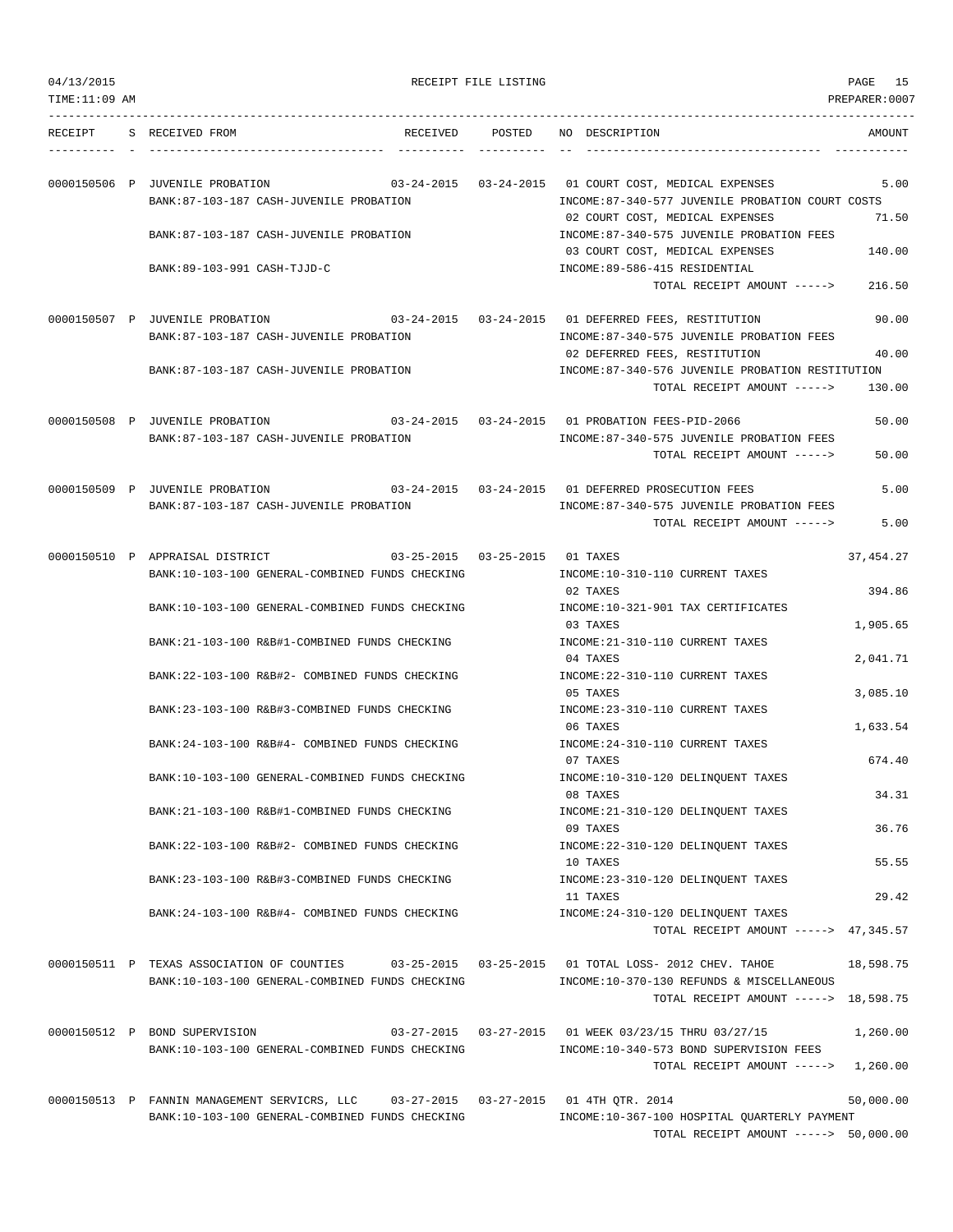| 04/13/2015                | RECEIPT FILE LISTING                                                                                                                        |                  |                                                                                                                                      |                      |
|---------------------------|---------------------------------------------------------------------------------------------------------------------------------------------|------------------|--------------------------------------------------------------------------------------------------------------------------------------|----------------------|
| TIME: 11:09 AM            |                                                                                                                                             |                  |                                                                                                                                      | PREPARER:0007        |
| RECEIPT                   | S RECEIVED FROM                                                                                                                             | RECEIVED POSTED  | NO DESCRIPTION                                                                                                                       | AMOUNT               |
| 0000150514 P SECURUS      | BANK:10-103-100 GENERAL-COMBINED FUNDS CHECKING                                                                                             |                  | 03-30-2015  03-30-2015  01 FEB. 2015  JAIL PAY PHONE<br>INCOME:10-319-420 JAIL PAY PHONE COMMISSION<br>TOTAL RECEIPT AMOUNT ----->   | 8,798.03<br>8,798.03 |
| 0000150515 P COUNTY CLERK | BANK: 36-103-136 D. A. FEE CASH ACCT.                                                                                                       |                  | 03-31-2015  03-31-2015  01 BLOOD DRAW- JOHN JACKSON<br>INCOME: 36-370-130 REFUNDS & MISCELLANEOUS<br>TOTAL RECEIPT AMOUNT ----->     | 40.00<br>40.00       |
|                           | 0000150516 P TEXAS COMPTROLLER OF $03-31-2015$ 03-31-2015 01 OFFENDER TRANSPORT<br>BANK:10-103-100 GENERAL-COMBINED FUNDS CHECKING          |                  | INCOME:10-370-562 STATE REIMB.OFFENDER TRANSPORT<br>TOTAL RECEIPT AMOUNT ----->                                                      | 2,871.30<br>2,871.30 |
|                           | 0000150517 P USDA-FOREST SERVICE<br>BANK:21-103-100 R&B#1-COMBINED FUNDS CHECKING<br>BANK: 22-103-100 R&B#2- COMBINED FUNDS CHECKING        |                  | INCOME: 21-318-120 PAY N LIEU TAX/GRASSLAND<br>02 GRASSLANDS<br>INCOME: 22-318-120 PAY N LIEU TAX/GRASSLAND                          | 490.95<br>526.00     |
|                           | BANK:23-103-100 R&B#3-COMBINED FUNDS CHECKING                                                                                               |                  | 03 GRASSLANDS<br>INCOME: 23-318-120 PAY N LIEU TAX/GRASSLAND                                                                         | 794.81<br>420.85     |
|                           | BANK: 24-103-100 R&B#4- COMBINED FUNDS CHECKING                                                                                             |                  | 04 GRASSLANDS<br>INCOME: 24-318-120 PAY N LIEU TAX/GRASSLAND<br>TOTAL RECEIPT AMOUNT ----->                                          | 2,232.61             |
|                           | 0000150518 P HOUSTON COMMUNITY DEV. LLC 03-31-2015 03-31-2015 01 SERVICE LAWSUITE PAPERS<br>BANK:10-103-100 GENERAL-COMBINED FUNDS CHECKING |                  | INCOME:10-340-550 CONSTABLE FEES<br>TOTAL RECEIPT AMOUNT ----->                                                                      | 140.00<br>140.00     |
|                           | 0000150519 P TEXAS ASSOCIATION OF COUNTIES<br>$03 - 31 - 2015$<br>BANK:10-103-100 GENERAL-COMBINED FUNDS CHECKING                           | $03 - 31 - 2015$ | 01 WORKERS COMP. PREMIUM<br>INCOME:10-370-130 REFUNDS & MISCELLANEOUS<br>02 WORKERS COMP. PREMIUM                                    | 681.00<br>71.84      |
|                           | BANK: 21-103-100 R&B#1-COMBINED FUNDS CHECKING<br>BANK: 22-103-100 R&B#2- COMBINED FUNDS CHECKING                                           |                  | INCOME: 21-370-130 REFUNDS & MISCELLANEOUS<br>03 WORKERS COMP. PREMIUM<br>INCOME: 22-370-130 REFUNDS & MISCELLANEOUS                 | 809.43               |
|                           | BANK: 23-103-100 R&B#3-COMBINED FUNDS CHECKING                                                                                              |                  | 04 WORKERS COMP. PREMIUM<br>INCOME: 23-370-130 REFUNDS & MISCELLANEOUS                                                               | 1,258.73             |
| 0000150520 P COUNTY CLERK |                                                                                                                                             |                  | TOTAL RECEIPT AMOUNT -----><br>03-31-2015   03-31-2015   01   BLOOD DRAW- STEVEN WILLIAMS                                            | 2,821.00<br>20.00    |
|                           | BANK: 36-103-136 D. A. FEE CASH ACCT.                                                                                                       |                  | INCOME: 36-370-130 REFUNDS & MISCELLANEOUS<br>TOTAL RECEIPT AMOUNT ----->                                                            | 20.00                |
|                           | 0000150521 P CRIMINAL DIST. ATTORNEY<br>BANK:10-103-100 GENERAL-COMBINED FUNDS CHECKING                                                     |                  | INCOME:10-340-475 DISTRICT ATTORNEY FEES                                                                                             | 39.72                |
|                           | BANK:10-103-100 GENERAL-COMBINED FUNDS CHECKING                                                                                             |                  | 02 ADMIN. FEES & CERTIFIED MAIL<br>INCOME:10-475-311 POSTAL EXPENSES<br>TOTAL RECEIPT AMOUNT ----->                                  | 69.50<br>109.22      |
|                           | 0000150522 P COUNTY CLERK<br>BANK:36-103-136 D. A. FEE CASH ACCT.                                                                           |                  | $03-31-2015$ $03-31-2015$ 01 BLOOD DRAW- RAYMOND ESTELL<br>INCOME: 36-370-130 REFUNDS & MISCELLANEOUS<br>TOTAL RECEIPT AMOUNT -----> | 7.00<br>7.00         |
|                           | 0000150523 P DIST. ATTORNEY TRUST FUND 03-31-2015 03-31-2015 01 CHECK FEES<br>BANK: 36-103-136 D. A. FEE CASH ACCT.                         |                  | INCOME:36-340-475 DISTRICT ATTORNEY FEES<br>TOTAL RECEIPT AMOUNT ----->                                                              | 481.45<br>481.45     |

REPORT TOTAL 789,971.58